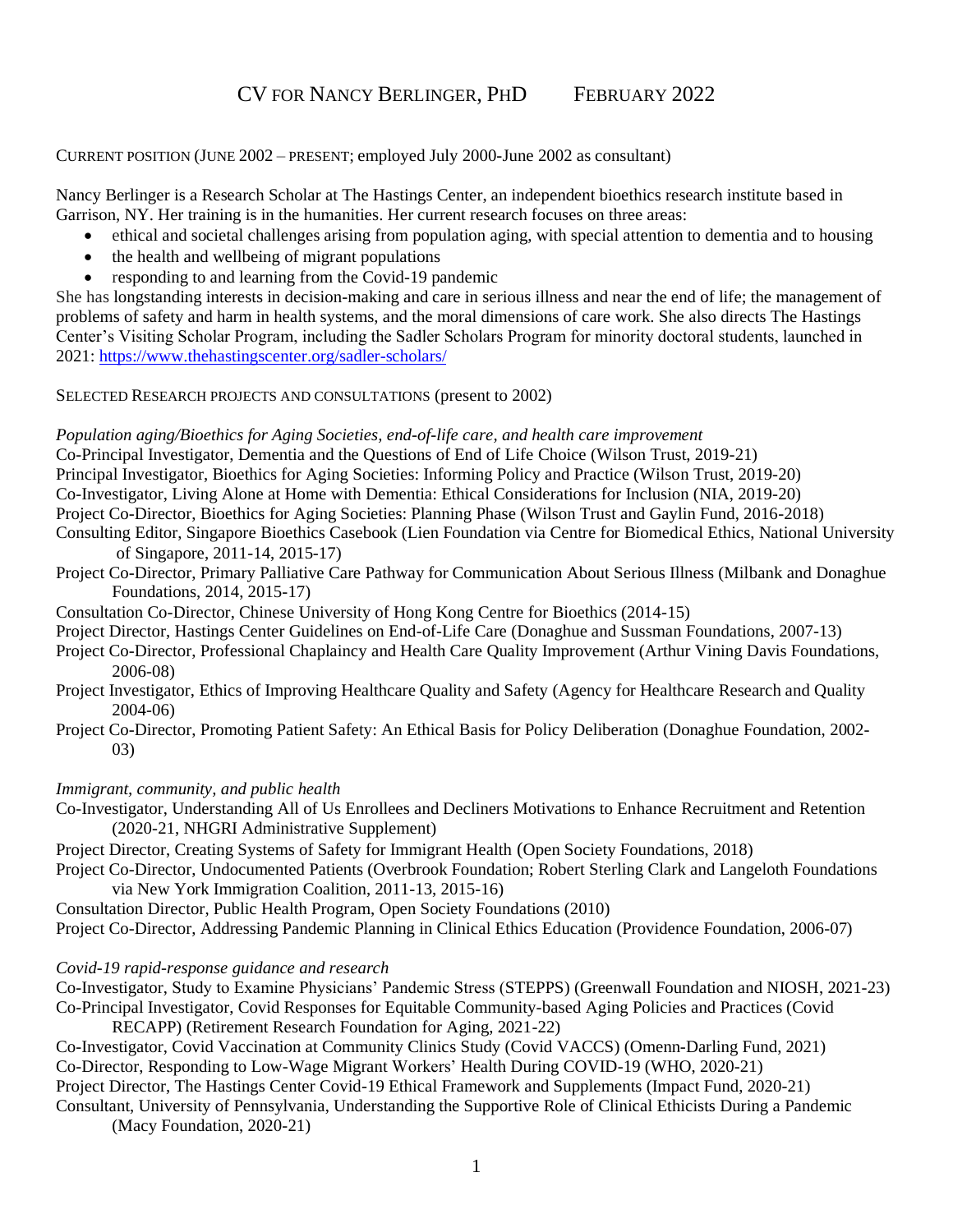#### OTHER PROFESSIONAL ACTIVITIES

*Scholarship and teaching*  Academic Writing Fellow, Bellagio Center, Rockefeller Foundation (2018) International Expert, Sheila Kitzinger Programme Seminar, "End-of-Life Decision-Making for Persons with Persistent Disorders of Consciousness," Green Templeton College, University of Oxford (2017) Adjunct Professor, Department of English, Lehman College, City University of New York (2016 -) Adjunct Lecturer, Health Care Ethics, Yale University School of Nursing (2008-13) Adjunct Lecturer, Health Policy, Columbia University School of Social Work (2011) Guest Lecturer, Bioethics Ambassador Program, Memorial Sloan Kettering Cancer Center (2021 -) Guest Lecturer on Narrative in Health Care Ethics, Short Course, Centre for Biomedical Ethics, Yong Loo Lin School of Medicine, National University of Singapore (2016) Guest Lecturer on Ethics and Patient Safety, Learning Laboratory Program, Center for Complexity and Systems Thinking, Lund University, Sweden (2009, 2010) *Public service* Subject Consultant, Citizens' Jury on Assisted Dying, Bailiwick of Jersey (2021) Co-Founder/Co-Director, Aging, Housing, and Health Research Network (2020-) Long-term Care Work Group, Empire State Bioethics Consortium (2020 -) Planning Committee, Physician-Assisted Death: Scanning the Landscape and Potential Approaches – A Workshop, National Academies of Sciences, Engineering, and Medicine (2017-2018) ActionHealthNYC Community Advisory Panel, City of New York (2016-17) Bioethics Steering Committee, White House Office of Science, Technology, and Policy Initiative on Cancer Diagnostics for Sub-Saharan Africa (2015-17) Care and Coverage Subgroup, Mayor's Task Force on Immigrant Health Access, City of New York (2014-15) Expert Panel on Palliative Care, American Heart Association/American Stroke Association (2013-15) National Consensus Conference on Building Compassionate Health Care Systems, George Washington University Medical School (2012) Working Group, Advance Decisions, University of York, England and University of Cardiff, Wales (2012-13) Sub-Working Group, National Vaccine Advisory Committee (NVAC) on Health Care Personnel (HCP) Influenza Vaccination, US Department of Health and Human Services (2010 -12) *ad hoc* Evaluation Advisory Committee, Needs Assessment of NIH-Funded End of Life and Palliative Care Science, National Institute of Nursing Research (2010-12) Advisory Panel, Clinical Ethics Network for Training Research and Support, National University of Singapore (2010-11) Standing Committee on Clinical Ethics Consultation Affairs, American Society for Bioethics and Humanities (2009-10) Bioethics Committee Member, Montefiore Medical Center, Bronx, NY (2005 - ) Editorial Committee Member, *Hastings Center Report* (2009 - ) Manuscript Reviewer: *American Journal of Public Health, Annals of Internal Medicine, Health Affairs, Journal of Medical Ethics,* Oxford University Press, Cambridge University Press, Public Health Competence Network for COVID-19 (Germany), and other journals, scholar presses, and professional curricula **PUBLICATIONS** 

**BOOKS** 

N Berlinger, *Are Workarounds Ethical? Managing Moral Problems in Health Care Systems* (OUP, 2016)

N Berlinger, B Jennings, and SM Wolf, *The Hastings Center Guidelines for Decisions on Life-Sustaining Treatment and Care Near the End of Life: Revised and Expanded Second Edition* (OUP, 2013; Japanese translation, 2016)

N Berlinger, *After Harm: Medical Error and the Ethics of Forgiveness* (Johns Hopkins University Press, 2005)

JJ Chin, N Berlinger, MC Dunn, CWL Ho, MK Gusmano, eds., *Making Difficult Decisions with Patients and Families: A Singapore Casebook* (National University of Singapore, January 2014) Full text: [www.bioethicscasebook.sg](http://www.bioethicscasebook.sg/)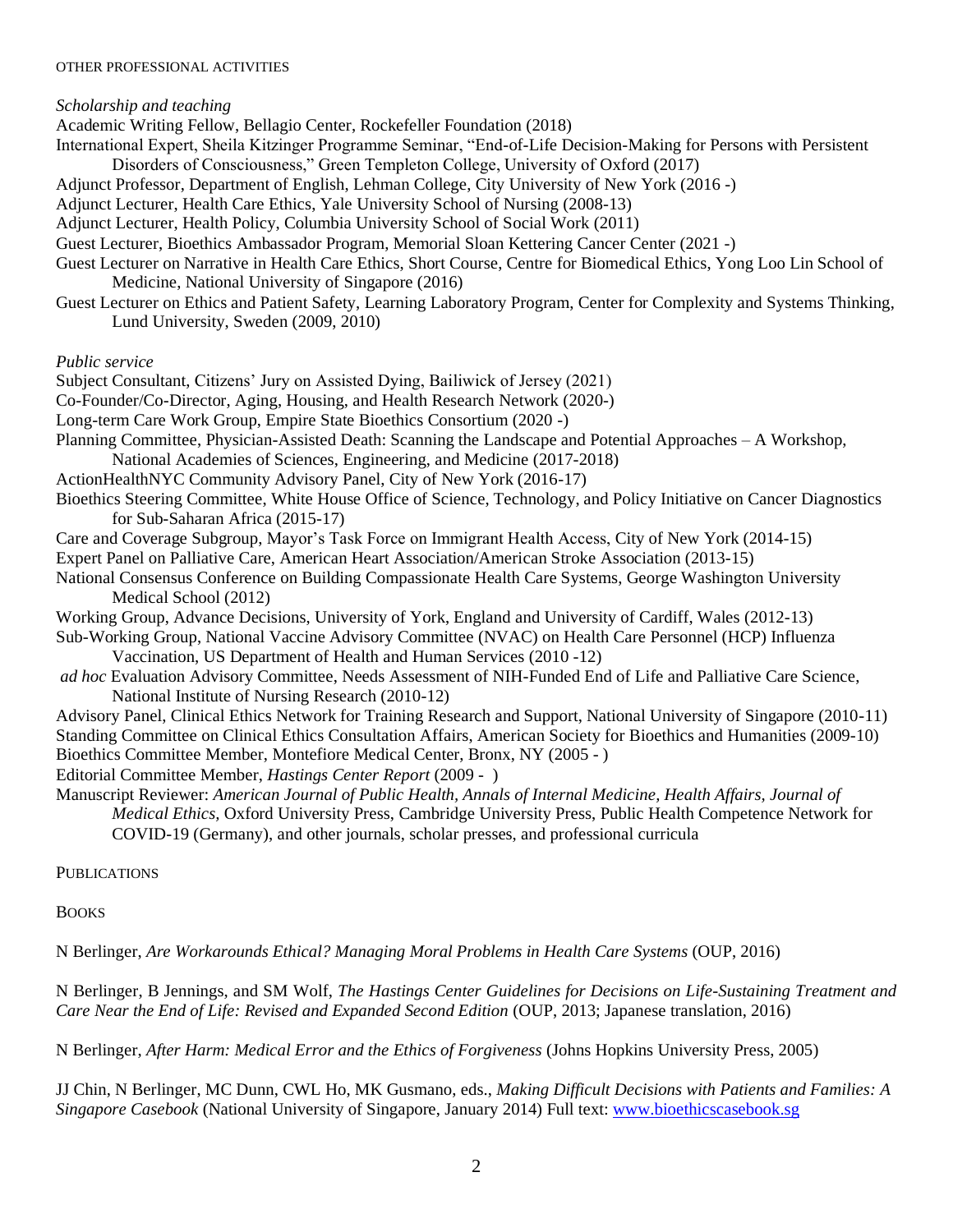JJ Chin, N Berlinger, MC Dunn, MK Gusmano, eds. *Caring for Older People in an Ageing Society: A Singapore Bioethics Casebook, Volume II* (National University of Singapore, May 2017) Full text: [www.bioethicscasebook.sg](http://www.bioethicscasebook.sg/)

POLICY RECOMMENDATIONS

N Berlinger, L Eckenwiler, V Wild, B Wills, "Responding to Low-Wage Migrant Workers' Health During COVID-19: A Normative Framework and Practical Toolkit for Using 'Grey Literature' as a Source of Promising Practices and Policy Ideas" Resource prepared for Public Health Emergency Preparedness and Response Ethics Network (PHEPREN) and the Ethics and Governance Unit, WHO, March 31, 2021

N Berlinger, M Wynia, et al, The Hastings Center Covid-19 Ethical Framework and Supplements

- "Ethical Framework for Health Care Institutions Responding to Novel Coronavirus SARS-CoV-2 (Covid-19), with Guidelines for Institutional Ethics Services Responding to Covid-19," March 16, 2020, <https://www.thehastingscenter.org/ethicalframeworkcovid19/>
- "Responding to Covid-19 as a Regional Public Health Challenge: Preliminary Guidelines for Regional Collaboration Involving Hospitals," April 29, 2020, [https://www.thehastingscenter.org/covid19-regional-ethics](https://www.thehastingscenter.org/covid19-regional-ethics-guidelines/)[guidelines/.](https://www.thehastingscenter.org/covid19-regional-ethics-guidelines/)
- "Access to Therapeutic and Palliative Drugs in the Context of Covid-19: Justice and the Relief of Suffering," July 16, 2020, [https://www.thehastingscenter.org/access-to-therapeutic-and-palliative-drugs-in-the-context-of-covid-](https://www.thehastingscenter.org/access-to-therapeutic-and-palliative-drugs-in-the-context-of-covid-19/)[19/.](https://www.thehastingscenter.org/access-to-therapeutic-and-palliative-drugs-in-the-context-of-covid-19/)
- "Ethical Challenges in the Middle Tier of Covid-19 Vaccine Allocation: Guidance for Organizational Decision-Making," January 15, 2021, [https://www.thehastingscenter.org/ethical-challenges-in-the-middle-tier-of-covid-19](https://www.thehastingscenter.org/ethical-challenges-in-the-middle-tier-of-covid-19-vaccine-allocation) [vaccine-allocation.](https://www.thehastingscenter.org/ethical-challenges-in-the-middle-tier-of-covid-19-vaccine-allocation)

J Chin, M Dunn, N Berlinger, M Gusmano, "Good Care at Home for Older People in Singapore," Centre for Biomedical Ethics, Yong Loo Lin School of Medicine, National University of Singapore, 2017 Full text:<http://www.lienfoundation.org/sites/default/files/Good%20Care%20At%20Home.pdf>

WG Anderson, N Berlinger, J Ragland, L Mills, B Egan, B Hendel-Paterson, C Wiencek, H Epstein, E Howell. "Hospital-Based Prognosis and Goals of Care Discussions with Seriously Ill Patients: A Pathway to Integrate a Key Primary Palliative Care Process into the Workflow of Hospitalist Physicians and their Teams." Society of Hospital Medicine and The Hastings Center, 2017.

LT Braun, KL Grady, JS Kutner, E Adler, N Berlinger, et al., "Palliative Care and Cardiovascular Disease and Stroke: A Policy Statement from the American Heart Association/American Stroke Association," *Circulation*. Published online before print August 8, 2016<http://dx.doi.org/10.1161/CIR.0000000000000438>

N Berlinger, C Calhoon, MK Gusmano, and J Vimo, "Undocumented Patients and Access to Health Care in New York City: Identifying Fair, Effective, and Sustainable Local Policy Solutions: Report and Recommendations to the Office of the Mayor of New York City," The Hastings Center and the New York Immigration Coalition, April 2015. Cited in: "Holes in the Safety Net: Obamacare and the Future of New York City's Health and Hospitals Corporation," Office of the New York City Comptroller, May 2015.

N Berlinger, MK Gusmano, and K Maschke, "Doing Good or Doing Harm? Toward an Organizational Ethics Framework for Donors to Health-Related Programs in Compulsory Drug Detention Centers," background paper commissioned by the International Harm Reduction Development Program, Public Health Program, Open Society Institute, March 2010

N Berlinger and J Moses, "The Five People You Meet in a Pandemic – and What They Need From You Today," *Hastings Center Bioethics Backgrounder,* November 2007; selected for inclusion in "Promising Practices: Pandemic Influenza Preparedness Tools," a peer-reviewed database maintained by CIDRAP and the Pew Center on the States; [www.pandemicpractices.org/practices/resource.do?resource-id=301&interest-id=6](http://www.pandemicpractices.org/practices/resource.do?resource-id=301&interest-id=6)

SELECTED BOOK CHAPTERS AND CO-EDITED COLLECTIONS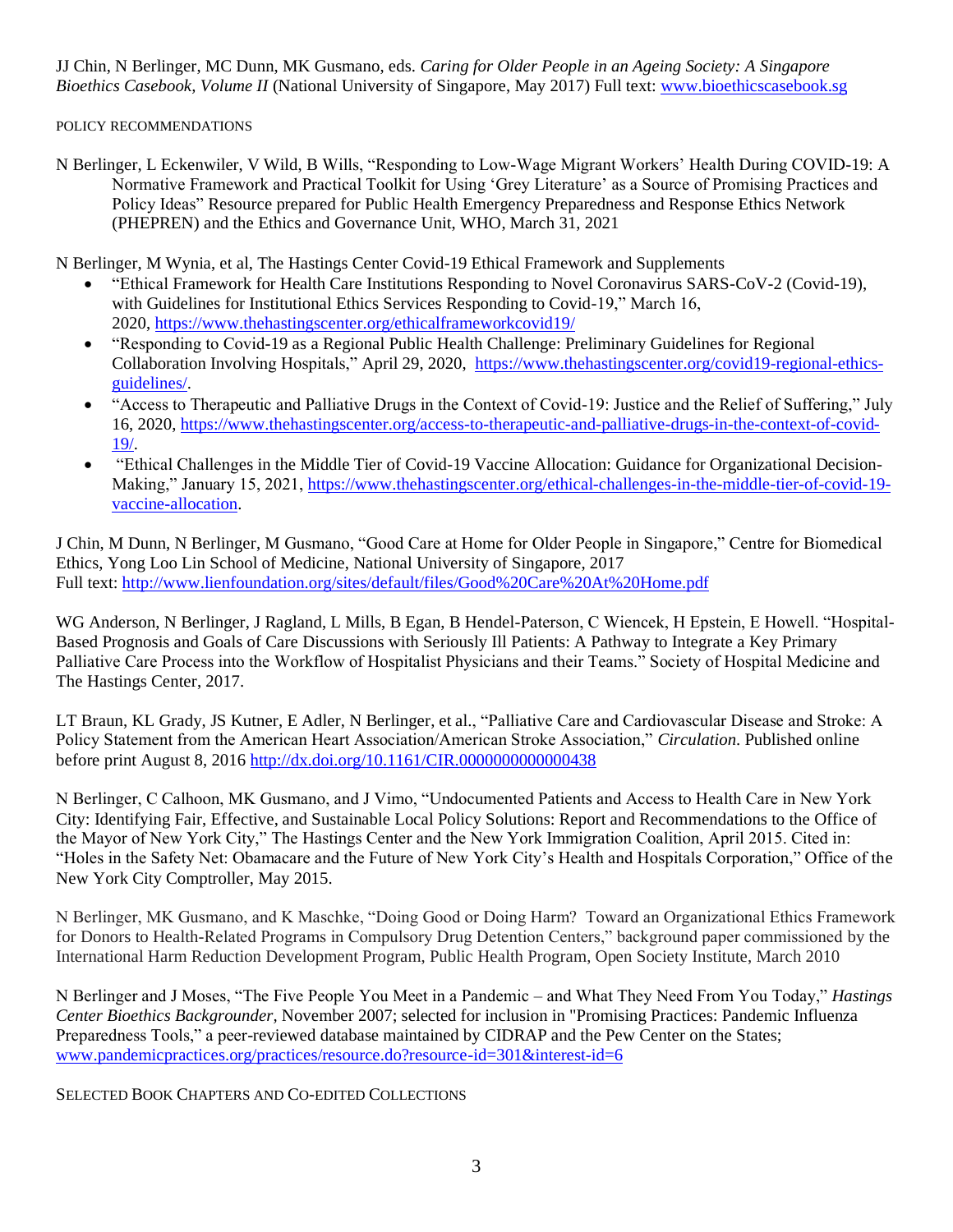JL Angel and N Berlinger, "The Trump Administration's Assault on Health and Social Programs: Potential Consequences for Older Hispanics," in EA Miller, P Nadash, MK Gusmano, eds., *Aging Policy and Politics in the Trump Era: Implications for Older Americans*, Routledge, 2018.

RD Truog, N Berlinger, MZ Solomon, and RL Zacharias. *Defining Death: Organ Transplantation and the Fifty-Year Legacy of the Harvard Report on Brain Death*, special report, *Hastings Center Report* 48, no. 6 (2018)

N Berlinger, K de Medeiros, and MZ Solomon, eds., *What Makes a Good Life in Late Life? Citizenship and Justice in Aging Societies,* special report, *Hastings Center Report* 48, no. 5 (2018)

CM Ulrich, C Grady, AM Hamric, and N Berlinger, eds., *Nurses at the Table: Nursing, Ethics, and Health Policy*, special report, *Hastings Center Report* 46, no. 5 (2016): S1-S51.

N Berlinger and A Jost, "Nonmedical Exemptions to Mandatory Vaccination: Personal Belief, Public Policy, and the Ethics of Refusal," in K Wailoo, J Livingston, S Epstein, R Aronowitz, eds*.,Three Shots at Prevention: The HPV Vaccine and the Politics of Medicine's Simple Solutions* (Johns Hopkins University Press, 2010)

N Berlinger, "'Missing the Mark': Medical Error, Forgiveness, and Justice," in VA Sharpe, ed., *Accountability: Patient Safety and Policy Reform*. Washington, D.C.: Georgetown University Press, 2004: 119-34

SELECTED OTHER PUBLICATIONS

Peer-reviewed articles, invited commentaries, and essays

N Berlinger, K de Medeiros, and L Girling, "Bioethics and gerontology: The value of thinking together." *The Gerontologist* 2022 Vol. XX, No. XX: 1-7. Online ahead of print:<https://doi.org/10.1093/geront/gnab186>

J.T. Crane, D. Pacia, D., R. Fabi, C. Neuhaus, and N. Berlinger. Advancing COVID Vaccination Equity at Federally Qualified Health Centers: A Rapid Qualitative Review. *JGIM* (2022).<https://doi.org/10.1007/s11606-021-07273-8>

N Berlinger, L Guidry-Grimes, and A Hulkower, "Ethical Uncertainty in the Care of Hospitalized Elders: Challenges and Pandemic Considerations," *Generations Today*, American Society on Aging, March-April 2021 <https://generations.asaging.org/ethical-issues-care-hospitalized-elders>

M Gary and N Berlinger, "Interdependent Citizens: The Ethics of Care in Pandemic Recovery." *Hastings Center Report*. May-June 2020. <https://doi.org/10.1002/hast.1134>

L Cervantes and N Berlinger, "Moving the Needle: How Hospital-Based Research Expanded Medicaid Coverage for Undocumented Immigrants in Colorado," *Health Progress* March-April 2020 [https://www.chausa.org/publications/health-progress/article/march-april-2020/moving-the-needle-how-hospital-based](https://www.chausa.org/publications/health-progress/article/march-april-2020/moving-the-needle-how-hospital-based-research-expanded-medicaid-coverage-for-undocumented-immigrants-in-colorado)[research-expanded-medicaid-coverage-for-undocumented-immigrants-in-colorado](https://www.chausa.org/publications/health-progress/article/march-april-2020/moving-the-needle-how-hospital-based-research-expanded-medicaid-coverage-for-undocumented-immigrants-in-colorado)

N Gray, N Boucher, L Cervantes, N Berlinger, et al., "Hospice Access and Scope of Services for Undocumented Immigrants: A Clinician Survey: *Journal of Palliative Medicine*. 2020 Dec 22. DOI: [10.1089/jpm.2020.0547](https://doi.org/10.1089/jpm.2020.0547)

N Berlinger, "'Getting Creative': From Workarounds to Sustainable Solutions for Immigrant Health Care," *Journal of Law Medicine & Ethics* 47, no. 3 (2019): 409-11.

N Berlinger, "With No Dementia Cure in Sight, It's Time for Communities to Become Dementia Friendly", August 14, 2019 <https://www.statnews.com/2019/08/14/dementia-friendly-projects-communities/>

N Berlinger, "Choice Architecture." *Hastings Center Report* 49, no. 3 (2019)

N Berlinger and MZ Solomon, "The Ethics of Population Aging: Precarity, Justice, and Choice." *Health Affairs* Blog, June 27, 2019<https://www.healthaffairs.org/do/10.1377/hblog20190626.795875/full/>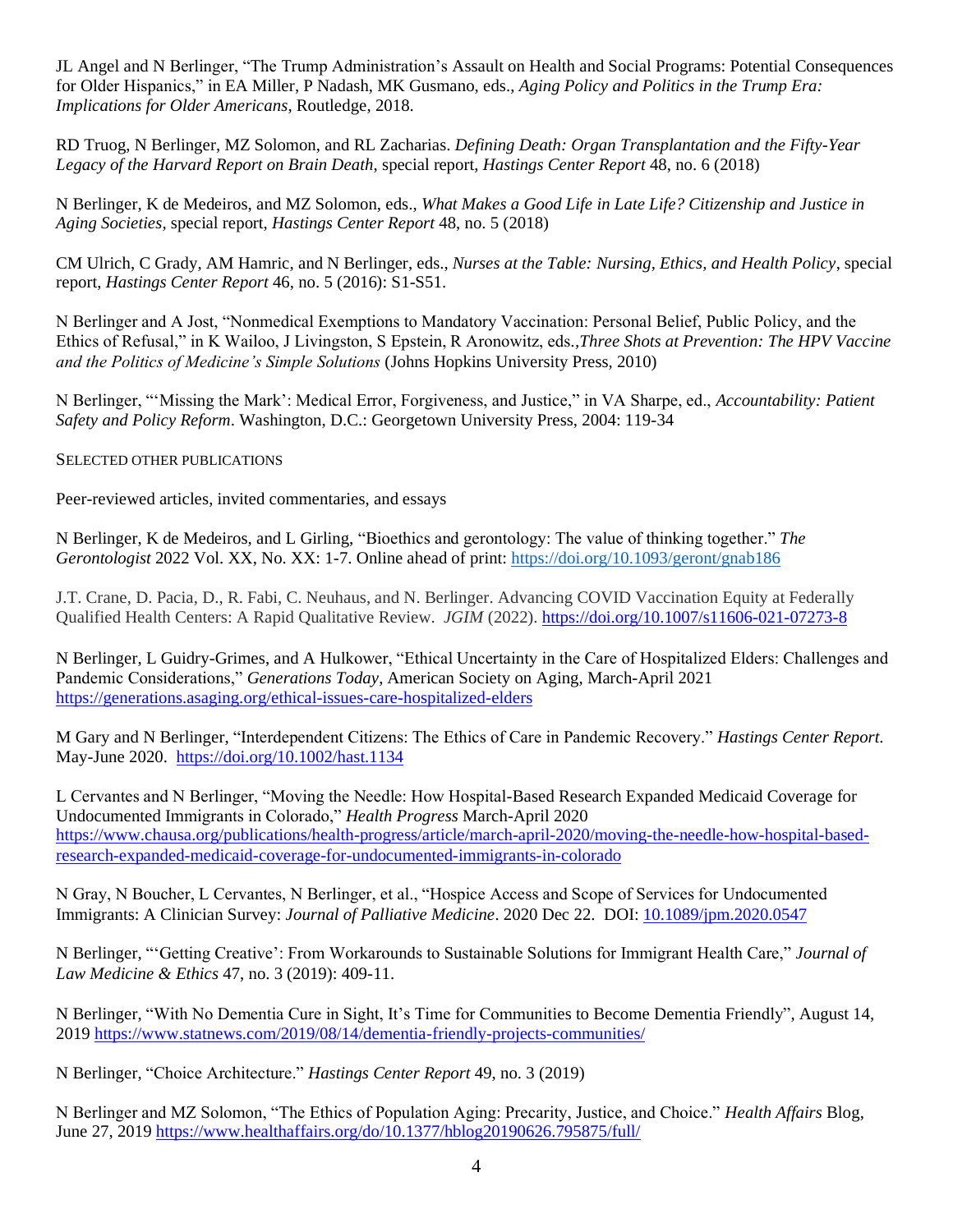N Berlinger, "Is It Ethical to Bend the Rules for Undocumented and Other Immigrant Patients?" *AMA Journal of Ethics*, January 201[9 https://journalofethics.ama-assn.org/article/it-ethical-bend-rules-undocumented-and-other-immigrant](https://journalofethics.ama-assn.org/article/it-ethical-bend-rules-undocumented-and-other-immigrant-patients/2019-01)[patients/2019-01](https://journalofethics.ama-assn.org/article/it-ethical-bend-rules-undocumented-and-other-immigrant-patients/2019-01)

N Berlinger and R Zacharias, "Resources for Teaching and Learning About Immigrant Health Care in Health Professions Education" *AMA Journal of Ethics*, January 2019. [https://journalofethics.ama-assn.org/article/resources-teaching-and](https://journalofethics.ama-assn.org/article/resources-teaching-and-learning-about-immigrant-health-care-health-professions-education/2019-01)[learning-about-immigrant-health-care-health-professions-education/2019-01](https://journalofethics.ama-assn.org/article/resources-teaching-and-learning-about-immigrant-health-care-health-professions-education/2019-01)

N Berlinger and MZ Solomon, "Becoming Good Citizens of Aging Societies," Introduction, *What Makes a Good Life in Late Life? Citizenship and Justice in Aging Societies*, special report, *Hastings Center Report* 48, no. 5 (2018)

JL Angel and N Berlinger. "The Trump Administration's Assault on Health and Social Programs: Potential Consequences for Older Hispanics," *Journal of Aging and Social Policy* 30, no 3-4 (2018): 300-315

N Berlinger, "Workarounds Are Routinely Used by Nurses – But Are They Ethical?," *American Journal of Nursing* 117, no. 10 (October 2017): 53-55.

N Berlinger, "More Than Just Sanctuary, Migrants Need Social Citizenship," *Aeon* (August 29, 2017) Full text: <https://aeon.co/ideas/more-than-just-sanctuary-migrants-need-social-citizenship>

N Berlinger, L Guidry-Grimes, and A Hulkower, "Knowledge is Key for Safety-Net Providers," *Health Progress* (July-August 2017): 9-14. Full text: [https://www.chausa.org/publications/health-progress/article/july-august-2017/knowledge](https://www.chausa.org/publications/health-progress/article/july-august-2017/knowledge-is-key-for-safety-net-providers)[is-key-for-safety-net-providers](https://www.chausa.org/publications/health-progress/article/july-august-2017/knowledge-is-key-for-safety-net-providers)

N Berlinger, "Undocumented Immigrants and Access to Rehabilitation Services: Safety and Harm in the Aftermath of Occupational Injury," *PM&R* 9 (2017): 408-10. Full text: <https://onlinelibrary.wiley.com/doi/pdf/10.1016/j.pmrj.2017.03.004>

L Cervantes, S Fischer, N Berlinger, et al, "The Illness Experience of Undocumented Immigrants with End-stage Renal Disease," *JAMA Internal Medicine* 177, no. 4 (2017): 529-535

N Berlinger and A Berlinger, "Culture and Moral Distress: What's the Connection and Why Does It Matter?," *AMA Journal of Ethics* 19, no. 6 (2017):608-616.<http://journalofethics.ama-assn.org/>

N Berlinger, "When Policy Produces Moral Distress: Reclaiming Conscience*," Hastings Center Report* 46, no. 2 (2016): 32-34

N Berlinger and E Dietz, "Time-out: The Professional and Organizational Ethics of Speaking Up in the OR," *AMA Journal of Ethics* 18, no. 9 (2016): 925-932[. http://journalofethics.ama-assn.org/](http://journalofethics.ama-assn.org/)

J Moses, N Berlinger, MC Dunn, MK Gusmano, and JJ Chin, "Bioethics Casebook 2.0: Using Web-Based Design and Tools to Promote Ethical Reflection and Practice in Health Care," *Hastings Center Report* 45, no. 6 (2015): 19-25

SM Wolf, N Berlinger, and B Jennings, "40 Years of Work on End-of-Life Care – From Patients' Rights to Systemic Reform," *NEJM* 372; 7 (2015): 678-82

N Berlinger, "Alzheimer's Disease, Biomarkers, and Suicide: Why We Need to Think About All Three Together," *Braingenethics Update* 5 (June 2014)[. http://braingenethics.cumc.columbia.edu/](http://braingenethics.cumc.columbia.edu/)

S Davis and N Berlinger, "Moral Progress in the Public Safety Net: Access for Transgender and LGB Patients," in *LGBT Bioethics: Visibility, Disparities, and Dialogue,* special report, *Hastings Center Report* 44, no. 5 (2014): S45-S47.

N Berlinger, MK Gusmano, and E Turbiner, "Revisiting 'The Clinic': Ethical and Policy Challenges in US Community Health Centers," *Health Economics, Policy and Law* 9, no. 4 (2014): 425-34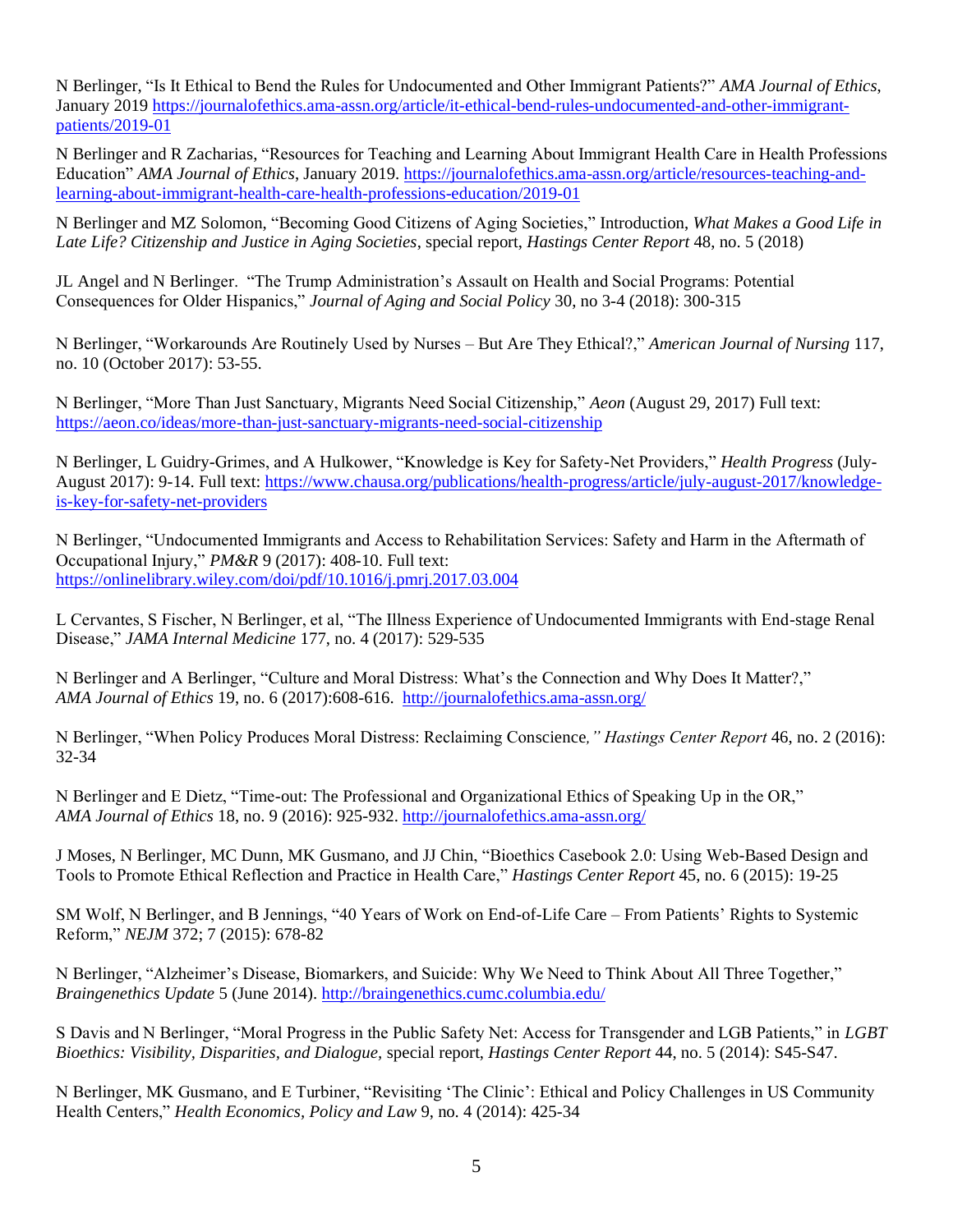N Berlinger, "Writing Wrongs: On Narratives of Moral Distress," *Narrative Inquiry in Bioethics* 3, no. 2 (2013): 131-37.

N Berlinger, "Why Clinical Oncologists Should Talk about the Price of Cancer Drugs," *Virtual Mentor.* 2013; 15:677-680

N Berlinger, R Barfield, and AR Fleischman, "Facing Persistent Challenges in Pediatric Decision-Making: New Hastings Center Guidelines," *Pediatrics* 132:5 (2013): 789-91

N. Berlinger, "Cueing 'The Conversation'," *Hastings Center Report* 43, no. 4 (2013): 29-30

N Berlinger and MK Gusmano, "Undocumented Immigrants and Access to Health Care," Executive Summary (Hastings Center, March 2013): 1-4.<http://www.undocumentedpatients.org/executive-summary/>

N Berlinger and MK Gusmano, "Undocumented Immigrants and Access to Health Care," *Encyclopedia of Bioethics*, fourth edition, 2013

N Berlinger and R Kaebnick, "Whose Hands?: Global Migration, Elder Care, and the Mothers of Others," *Virtual Mentor* 2013; 15: 761-766

MK Gusmano and N Berlinger, "Undocumented Immigrants and Child Health: What Are the Issues?," *Communities and Banking* (the Journal of the Federal Reserve of Boston) June 2013: 14-15

N Berlinger and R Raghavan, "The Ethics of Advocacy for Undocumented Patients," *Hastings Center Report* 43, no.1 (2013): 14-17

JJ Chin, CW Ho, H Arima, R Ozeki, D-S Heo, MK Gusmano, and N Berlinger, "Integration of Palliative and Supportive Cancer Care in Asia," *The Lancet Oncology* Early Online Publication (April 14, 2012): doi:10.1016/S1470- 2045(12)70141-[9](http://www.thelancet.com/popup?fileName=cite-using-doi)

G Fitchett, K Lyndes, W Cadge, N Berlinger, E Flanagan, J Misasi, "The Role of Professional Chaplains on Pediatric Palliative Care Teams: Perspectives from Physicians and Chaplains," *Journal of Palliative Medicine* 14, no. 6 (2011): 704-07

N Berlinger and M Gusmano, "Cancer Chronicity: New Research and Policy Challenges," *Journal of Health Services Research & Policy* 18, no. 2 (2011): 121-23.

B Boltin and N Berlinger, "Values Engineering: The Ethics of Design in Community Health Centers," *Hastings Center Report* 41, no 1 (2011): 27-28

N Berlinger, "Resolving Harmful Medical Mistakes—Is There a Role for Forgiveness?" *AMA Virtual Mentor*. 2011; 13:647-654

R Saucier, N Berlinger, N Thomson, MK Gusmano**,** D Wolfe**, "**The Limits of Equivalence? Ethical Dilemmas in Providing Care in Drug Detention Centers," *International Journal of Prisoner Health* 6, no. 2 (2010):81-87

N Berlinger, "Difficult Doctors and Rational Fears," *Hastings Center Report* 40, no. 4 (2010): 25-29

N Berlinger and AL Flamm, "Define 'Effective': The Curious Case of Chronic Cancer," *Hastings Center Report* 39, no. 6 (2009):17-20

N Berlinger and J Moses, "Pandemic Flu Planning in the Community: What Can Clinical Ethicists Bring to the Public Health Table?" *CQHE* 17, no. 4 Fall 2008: 468-70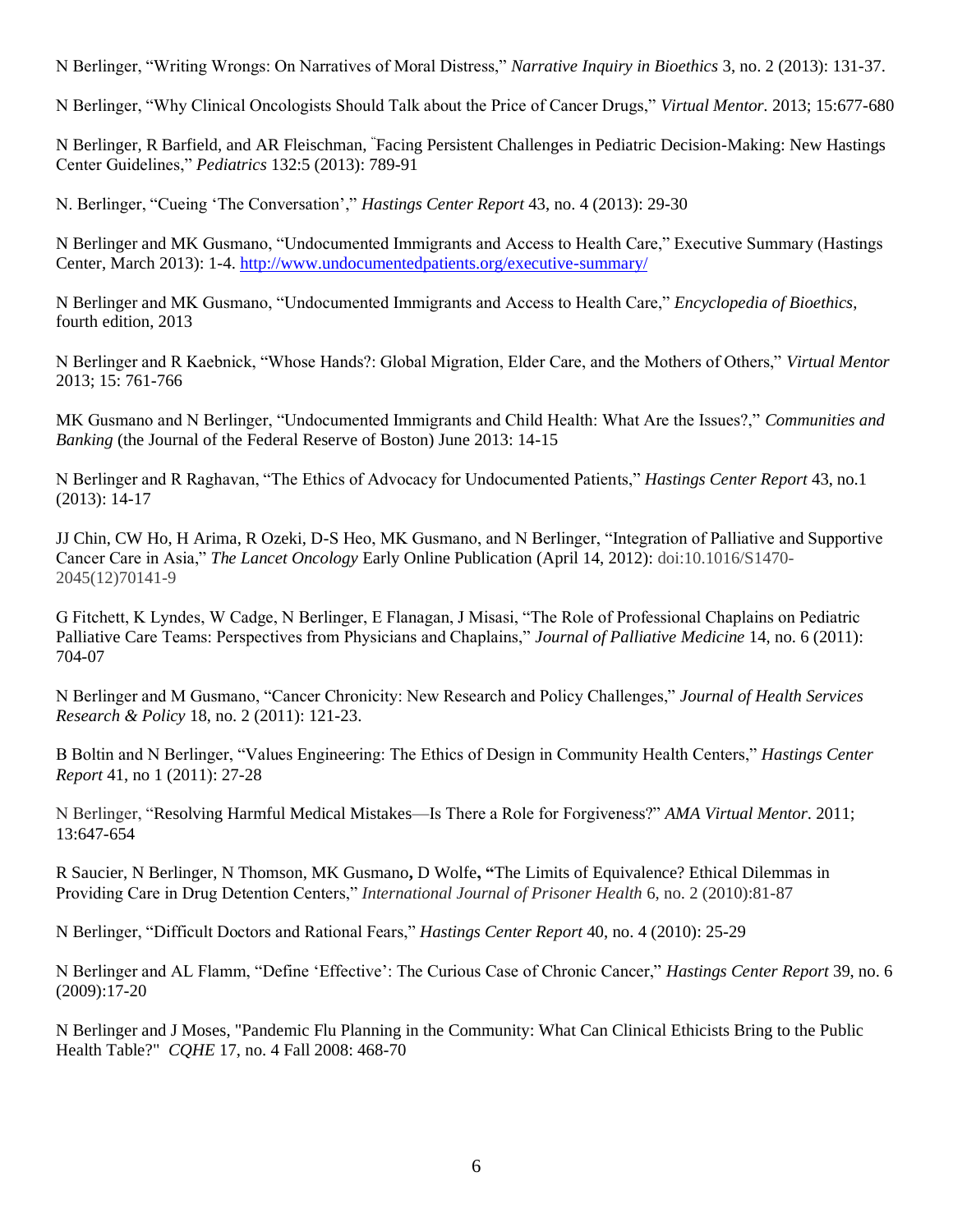N Berlinger, "The Nature of Chaplaincy and the Goals of QI: Patient-Centered Care as Professional Responsibility," in "Can We Measure Good Chaplaincy?," essay set, final report of *Professional Chaplaincy and Health Care Quality Improvement* project, published in *Hastings Center Report* 38, no. 6 (2008): 30-33

R de Vries, N Berlinger, and W Cadge, "Lost in Translation: The Chaplain's Role in Health Care," in "Can We Measure Good Chaplaincy?," essay set, final report of *Professional Chaplaincy and Health Care Quality Improvement* project, published in *Hastings Center Report* 38, no. 6 (2008): 23-27

J Lynn, MA Baily, M Bottrell, B Jennings, RJ Levine, F Davidoff, D Casarett, J Corrigan, E Fox, MK Wynia, G Agich, M O'Kane, T Speroff, P Schyve, P Batalden, S Tunis, N Berlinger, L Cronenwett, JM Fitzmaurice, NN Dubler, B James, "The Ethics of Using Quality Improvement Methods in Health Care," *Annals of Internal Medicine* 146, no. 9 (2007): 666- 73

N Berlinger, "Flu Pandemic and the Fair Allocation of Scarce Life-Saving Resources: How Do We Make the Hardest of Choices?" *Hastings Center Bioethics Backgrounder,* September 2006

N Berlinger, "Parental Resistance to Childhood Immunizations: Clinical, Ethical and Policy Considerations," American Medical Association *Virtual Mentor.* 2006; 8:681-684.

N Berlinger and AW Wu, "Subtracting Insult from Injury: Addressing Cultural Expectations in the Disclosure of Medical Error," *Journal of Medical Ethics* 31 (2005): 106-08

N Berlinger, "Doing Ethics in an Unintentional Christian Community: *Shantung Compound* Revisited," *Contemporary Justice Review* 8, no. 1 (2005): 39-44

N Berlinger, "Genetic Testing after Breast Cancer Diagnosis: Implications for Physician-Patient Communications," *Cambridge Quarterly of Healthcare Ethics* 13, no. 4 (2004): 417-9

N Berlinger, "Spirituality and Medicine: *Idiot-*Proofing the Discourse," *Journal of Philosophy and Medicine* 29, no. 6 (2004): 681-95

N Berlinger, "Fair Compensation without Litigation: Addressing Patients' Financial Needs in Disclosure," *Journal of Healthcare Risk Management* 24, no. 1 (2004): 7-11

N Berlinger, "Avoiding Cheap Grace: Medical Harm, Patient Safety, and the Culture(s) of Forgiveness," *Hastings Center Report* 33, no. 6 (2003): 28-36

N Berlinger, "Broken Stories: Patients, Families, and Clinicians after Medical Error," *Literature and Medicine* 22, no. 2 (2003): 230-40

N Berlinger, "What Is Meant by Telling the Truth: Bonhoeffer on the Ethics of Disclosure," *Studies in Christian Ethics* 16, no. 2 (2003): 80-92

Blog posts and brief communications (selected)

On migration (older *Bioethics Forum* posts may lack links):

N Berlinger, "Thinking Beyond 'The Border: American Bioethics and the Repair of U.S. Immigration Policy," March 26, 202[1 https://www.thehastingscenter.org/thinking-beyond-the-border-american-bioethics-and-the-repair-of-u-s](https://www.thehastingscenter.org/thinking-beyond-the-border-american-bioethics-and-the-repair-of-u-s-immigration-policy/)[immigration-policy/](https://www.thehastingscenter.org/thinking-beyond-the-border-american-bioethics-and-the-repair-of-u-s-immigration-policy/)

N Berlinger, "Three Lessons from Leah," November 18, 2020<https://www.thehastingscenter.org/three-lessons-from-leah/>

N Berlinger, "Immigrants, Health Inequities, and Social Citizenship in Covid-19 Response and Recovery," April 23, 2020 [https://www.thehastingscenter.org/immigrants-health-inequities-and-social-citizenship-in-covid-19](https://www.thehastingscenter.org/immigrants-health-inequities-and-social-citizenship-in-covid-19-response-and-recovery/) [response-and-recovery/](https://www.thehastingscenter.org/immigrants-health-inequities-and-social-citizenship-in-covid-19-response-and-recovery/)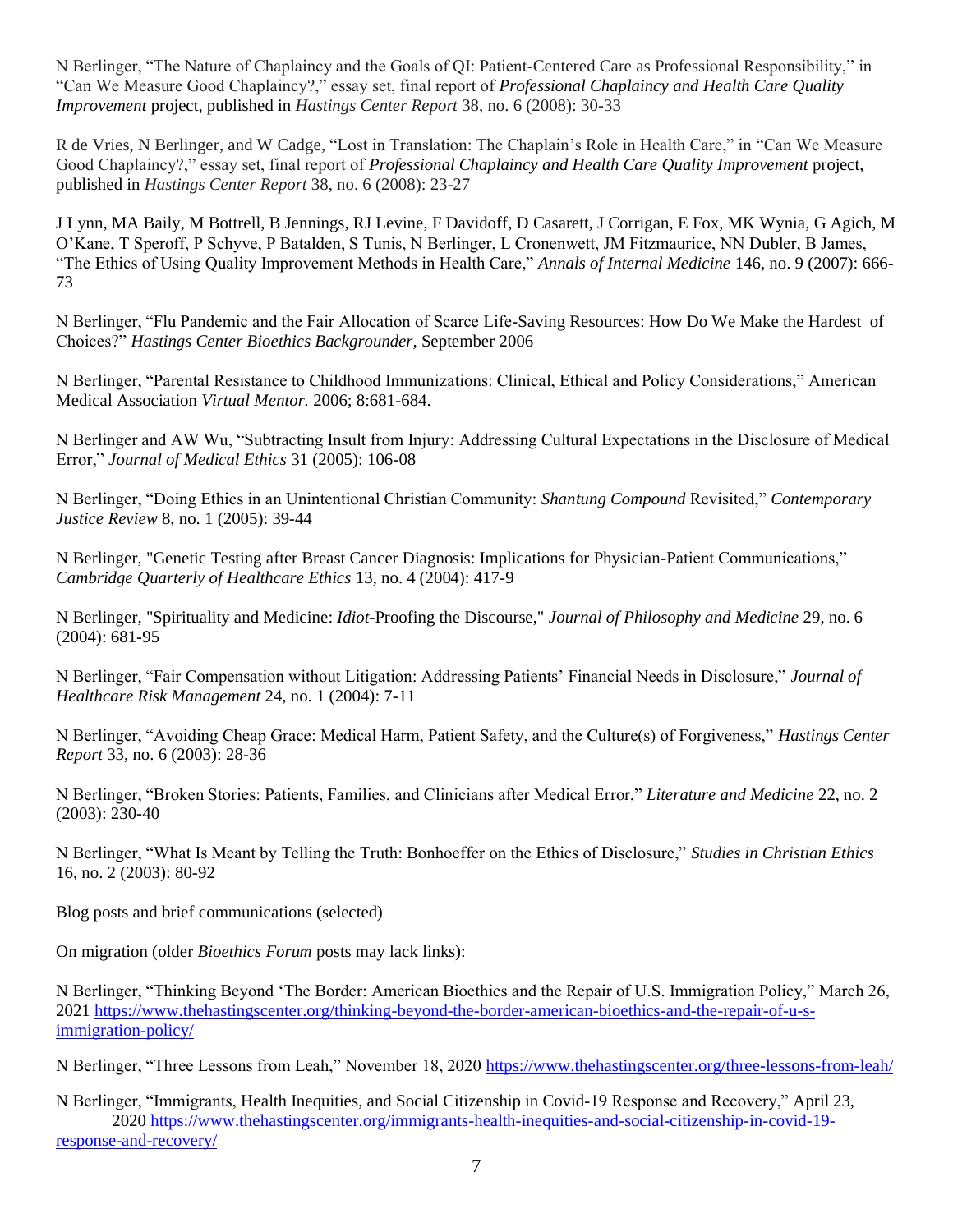- N Berlinger, "From Outcry to Solidarity with Migrants: What Is the Good We Can Do?" *Bioethics Forum*, June 26, 2019 <https://www.thehastingscenter.org/from-outcry-to-solidarity-with-migrants-what-is-the-good-we-can-do/>
- N Berlinger, "Forced from Home: Evicting Immigrants from Public Housing Harms Children's Health," *Bioethics Forum*, May 16, 201[9.https://www.thehastingscenter.org/forced-from-home-evicting-immigrants-from-public](https://www.thehastingscenter.org/forced-from-home-evicting-immigrants-from-public-housing-harms-childrens-health/)[housing-harms-childrens-health/](https://www.thehastingscenter.org/forced-from-home-evicting-immigrants-from-public-housing-harms-childrens-health/)
- N Berlinger, "Immigrant Health and the Moral Scandal of the 'Public Charge' Rule," *Bioethics Forum,* August 24, 2018. <https://www.thehastingscenter.org/immigrant-health-moral-scandal-public-charge-rule/>
- N Berlinger, "Beyond Breaking News: Ways of Seeing Migrants and Their Children: *Bioethics Forum,* July 5, 2018. <https://www.thehastingscenter.org/beyond-breaking-news-ways-seeing-migrants-children/>
- N Berlinger, "Migrants' Lives, Immigration Policy, and Ethics Work," *Bioethics Forum,* June 20, 2018. <https://www.thehastingscenter.org/migrants-lives-immigration-policy-ethics-work/>
- N Berlinger, "Shocking the Conscience: Justice Department versus the Health of Immigrant Women and Children," *Bioethics Forum,* June 12, 2018. [https://www.thehastingscenter.org/shocking-conscience-u-s-justice-department-versus-health-immigrant-women](https://www.thehastingscenter.org/shocking-conscience-u-s-justice-department-versus-health-immigrant-women-children/)[children/](https://www.thehastingscenter.org/shocking-conscience-u-s-justice-department-versus-health-immigrant-women-children/)
- N Berlinger and MK Gusmano, "New Homeland Security Rules and Health Care Access for Undocumented Immigrants," *Bioethics Forum*, February 27, 2017[. http://www.thehastingscenter.org/new-homeland-security-rules-health-care](http://www.thehastingscenter.org/new-homeland-security-rules-health-care-access-undocumented-immigrants/)[access-undocumented-immigrants/](http://www.thehastingscenter.org/new-homeland-security-rules-health-care-access-undocumented-immigrants/)
- N Berlinger and MK Gusmano, "Health Care Access for Undocumented Immigrants Under the Trump Administration," *Bioethics Forum*, December 19, 2016. [http://www.thehastingscenter.org/health-care-access-undocumented](http://www.thehastingscenter.org/health-care-access-undocumented-immigrants-trump-administration/)[immigrants-trump-administration/](http://www.thehastingscenter.org/health-care-access-undocumented-immigrants-trump-administration/)
- N Berlinger and MK Gusmano, Letter to the editor (in response to Rachel Aviv article on migrant workers in New York City), *The New Yorker*, May 23, 2016. <http://www.newyorker.com/magazine/2016/05/23/the-mail-may-23-2016>
- N Berlinger and C Rath, "*El agua no es potabo*: Immigration and Public Health Policy in Flint," *Bioethics Forum*, February 17, 2016.

[http://www.thehastingscenter.org/Bioethicsforum/Post.aspx?id=7760&blogid=140&terms=rath+and+%23fil](http://www.thehastingscenter.org/Bioethicsforum/Post.aspx?id=7760&blogid=140&terms=rath+and+%23filename+*.html#ixzz42RQrQj2V) [ename+\\*.html#ixzz42RQrQj2V](http://www.thehastingscenter.org/Bioethicsforum/Post.aspx?id=7760&blogid=140&terms=rath+and+%23filename+*.html#ixzz42RQrQj2V)

- N Berlinger, "The Supreme Court and Health Care Access for Undocumented Immigrants*," Bioethics Forum*, January 19, 2016.<http://www.thehastingscenter.org/Bioethicsforum/Post.aspx?id=7710&blogid=140#ixzz42RR9O6wh>
- N Berlinger, "No ID in NC: Undocumented immigrants and the Identification Problem," *Bioethics Forum*, October 29, 2015.<http://www.thehastingscenter.org/Bioethicsforum/Post.aspx?id=7641&blogid=140#ixzz42RPV58Wo>
- N Berlinger, "Ethics at the Chocolate Factory," *Bioethics Forum/OUP Blog,* October 21, 2015. <http://www.thehastingscenter.org/Bioethicsforum/Post.aspx?id=7635&blogid=140>
- N Berlinger, Letter to the editor (in response to Jeffrey Toobin article on undocumented immigrants), *The New Yorker*, August 24, 2015.<http://www.newyorker.com/magazine/2015/08/24/the-mail-from-the-august-24-2015-issue>
- N Berlinger, "'Health Care as Hospitality": Organizational Ethics in a Migrant Health Clinic" (January 28, 2014)
- N Berlinger, "'Undocumented Doctors' and the Health of the Dreamers" (July 2, 2013)
- N Berlinger and MK Gusmano, Letter to the editor (in response to Nina Bernstein article on proposed cuts to safety-net hospitals serving undocumented populations), *The New York Times,* August 6, 2012. <http://www.nytimes.com/2012/08/07/opinion/immigrant-health-care.html>
- N Berlinger, "The Minimalist as Maximalist: Food Ethics and Workers' Rights" (June 13, 2012)

On other topics in health:

Long-term Care Work Group, Empire State Bioethics Consortium, "Vaccinated and Still Isolated: The Ethics of Overprotecting Nursing Home Residents," *Bioethics Forum*, April 19, 2021, [https://www.thehastingscenter.org/vaccinated-and-still-isolated-the-ethics-of-overprotecting-nursing-home](https://www.thehastingscenter.org/vaccinated-and-still-isolated-the-ethics-of-overprotecting-nursing-home-residents/)[residents/](https://www.thehastingscenter.org/vaccinated-and-still-isolated-the-ethics-of-overprotecting-nursing-home-residents/)

N Berlinger and JM Mirabella, "Working Around the System: Vaccine Navigators and Vaccine Equity," March 5, 2021 <https://www.thehastingscenter.org/working-around-the-system-vaccine-navigators-and-vaccine-equity/>

KL Loken and N Berlinger, "Social Change Games Can Help Us Understand the Public Health Choices We Face," July 1, 202[0 https://www.thehastingscenter.org/social-change-games-can-help-us-understand-the-public-health-choices-we-face/](https://www.thehastingscenter.org/social-change-games-can-help-us-understand-the-public-health-choices-we-face/)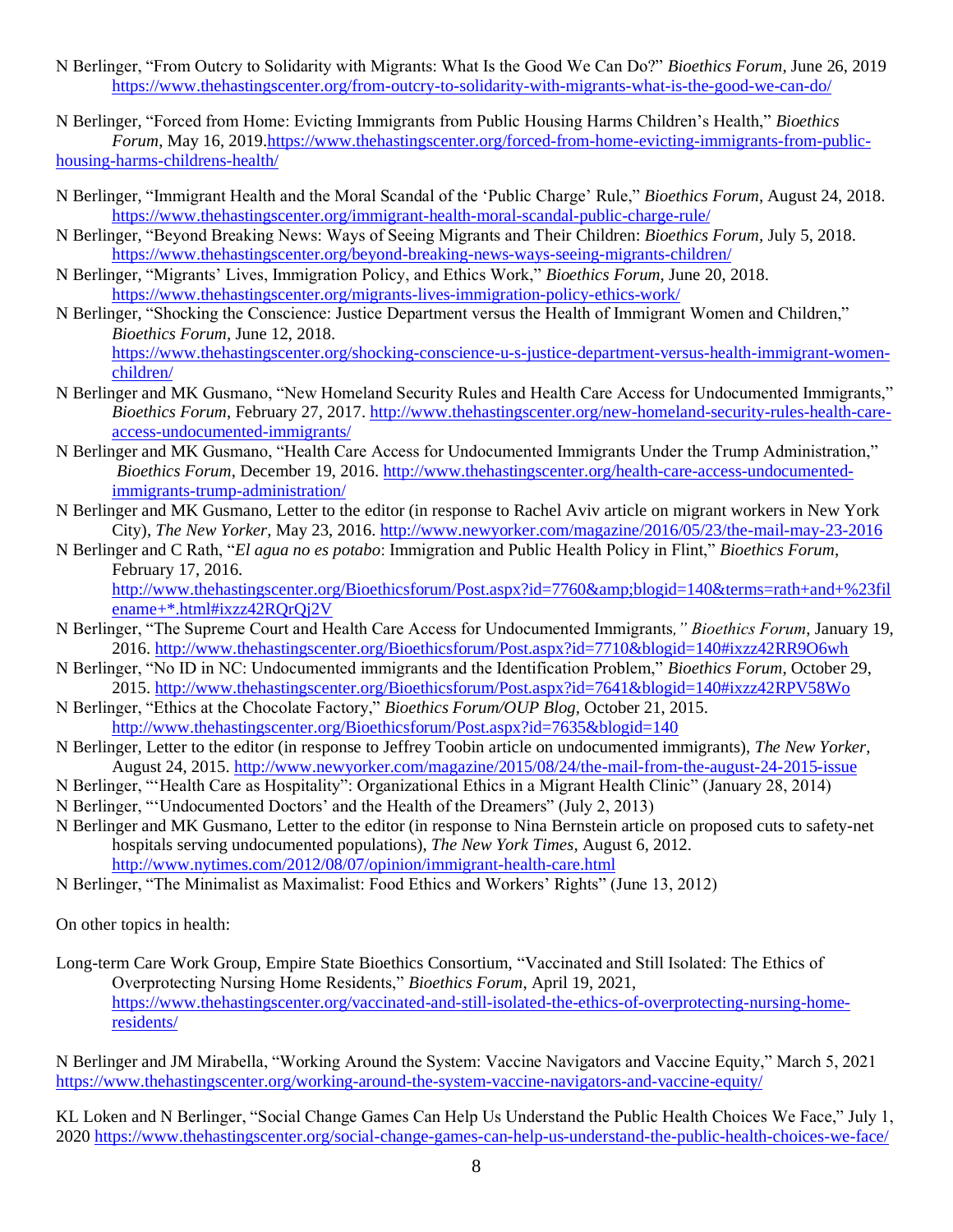- S Reis-Dennis, Sam and N Berlinger, "Gun Violence, Shame, and Social Change," *Bioethics Forum,* March 30, 2018 <https://www.thehastingscenter.org/gun-violence-shame-social-change/>
- Berlinger, "Beyond Good Deaths and Angry Families: Improving End-of-Life Care in the Community," Journal of Aging Life Care (Summer 2016):

[http://www.aginglifecarejournal.org/beyond-good-deaths-and-angry-families-improving-end-of-life-care-in-the](http://www.aginglifecarejournal.org/beyond-good-deaths-and-angry-families-improving-end-of-life-care-in-the-community/)[community/](http://www.aginglifecarejournal.org/beyond-good-deaths-and-angry-families-improving-end-of-life-care-in-the-community/)

- N Berlinger, "'This is the first time I've been asked that question." Hillary Clinton on PAD," *Bioethics Forum*, February 5, 2016:<http://www.thehastingscenter.org/Bioethicsforum/Post.aspx?id=7750&blogid=140#ixzz42RQiUApZ>
- N Berlinger, JJ Chin, MK Gusmano, and MC Dunn, "Singapore Case Notes: In the Community, Who is Ethics Education For?" *Bioethics Forum*, March 22, 201[6 http://www.thehastingscenter.org/bioethicsforum/#ixzz44JFWorE9](http://www.thehastingscenter.org/bioethicsforum/#ixzz44JFWorE9)
- N Berlinger, JJ Chin, MK Gusmano and MC Dunn, "Reframing 'Family' Caregiving in the World's Fastest Aging Society" *Bioethics Forum*, October 23, 2015

[http://www.thehastingscenter.org/Bioethicsforum/Post.aspx?id=7636&blogid=140.](http://www.thehastingscenter.org/Bioethicsforum/Post.aspx?id=7636&blogid=140)

- N Berlinger, "Beyond the "Silver Tsunami": Toward an Ethic for Aging Societies," *Bioethics Forum,* July 21, 2015 <http://www.thehastingscenter.org/Bioethicsforum/Post.aspx?id=7515&blogid=140>
- SM Wolf, N Berlinger, and B Jennings, "Dying: Closing the Gap between What We Know and What We Do," *Bill of Health*, Petrie-Flom Center, Harvard Law School, February 19, 2015 <http://blogs.law.harvard.edu/billofhealth/2015/02/19/dying-closing-the-gap-between-what-we-know-what-we-do/>
- N Berlinger, "Assisted-Dying Provisions: California Legislature Says Yes, the U.K. Says No," *Bioethics Forum*, September 14, 2015.

[http://www.thehastingscenter.org/Bioethicsforum/Post.aspx?id=7573&blogid=140&terms=berlinger+and+%](http://www.thehastingscenter.org/Bioethicsforum/Post.aspx?id=7573&blogid=140&terms=berlinger+and+%23filename+*.html) [23filename+\\*.html](http://www.thehastingscenter.org/Bioethicsforum/Post.aspx?id=7573&blogid=140&terms=berlinger+and+%23filename+*.html)

- N Berlinger and J Lowers, "Consider Advance Care Planning Needs for LGBT Patients," *Medpage,* August 24, 2015 <http://www.medpagetoday.com/PrimaryCare/GeneralPrimaryCare/53203>
- MZ Solomon and N Berlinger, "Seizing a Medicare Moment to Improve End-of-Life Care," *Time*, July 31, 2015 <http://time.com/3980105/seizing-a-medicare-moment-to-improve-end-of-life-care/>

SELECTED PRESENTATIONS ON POPULATION AGING, HEALTH CARE ETHICS, AND MEDICAL/HEALTH HUMANITIES (excluding grand rounds)

- "Facing Dementia: Societal and Individual Choices About How to Live and When to Die," Symposium on the Role of Choice in Death and Dying in Late Life, Oxford Institute of Population Ageing, Oxford University, December 1, 2021
- "The Bioethics of Dementia: Foregrounding the Dementia Trajectory in Ethics Research and Policy in Aging Societies," Sherwin B. Nuland Summer Institute in Bioethics, Yale University, July 1, 2021
- "An Overview of Assisted Dying in Oregon and Other US Jurisdictions," Citizens' Jury on Assisted Dying, Bailiwick of Jersey, March 20, 2021.
- "Research to Strengthen Policy, Practice, and Advocacy on Housing for Aging Societies," Panelist, Gerontological Society of America" (Virtual). November 7, 2020
- "Interdisciplinary Perspectives on Aging at Home Alone With Neurocognitive Impairment." Panelist, Gerontological Society of America (Virtual). November 6, 2020.
- "Fearing Dementia: Narratives and Counternarratives." Moderator, American Society for Bioethics and the Humanities (Virtual). October 15, 2020.
- "Ethical Challenges of Aging Societies," Sloan Seminar on Aging and Work, Harvard Center for Population and Development Studies, Cambridge, MA, December 13, 2019
- "Using Fiction and Nonfiction Narrative to Learn and Teach Public Health Ethics," Panelist, Public Health Ethics Affinity Group, American Society for Bioethics and Humanities, Pittsburgh, PA, October 26, 2019.
- "Aging in a Place: Thinking and Doing Where Aging, Inequality, and Spatial Justice Meet," "Aging in (a) Place: Planning, Design & Spatial Justice in Aging Societies," Harvard Graduate School of Design, Cambridge, MA, October 18, 2019
- "Just Ageing in Unequal Societies: Updating the Values Framework of Age-Friendliness," British Society of Gerontology Annual Conference. Liverpool, UK, July 11, 2019
- "Foregrounding the Dementia Trajectory in Ethics Research and Policy," Ethics in Dementia Care Summer Course, KU Leuven, Leuven, Belgium, July 3, 2019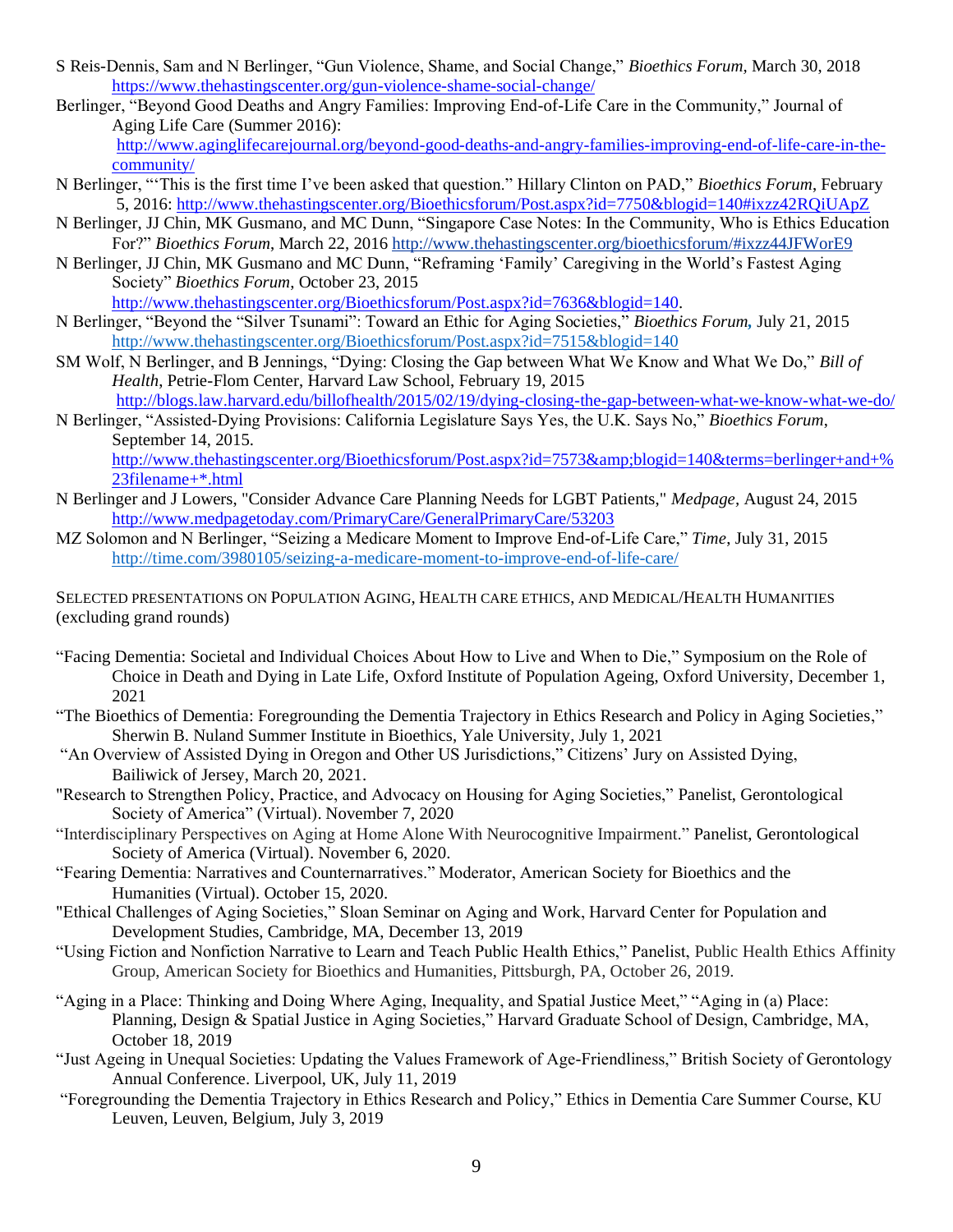- "What Is 'Culture' Code For and Why Does This Matter in Health Care Work?" Providence Health Care Annual Ethics Conference (videotaped presentation), Vancouver, BC, April 26, 2019
- "Gender, Money, Systems, Stairs: How Care Works in Aging Societies," Wellcome Trust funded meeting on Roles, Responsibilities and the Future Care of Older Adults, University of Surrey/University of Oxford, June 20, 2019
- "What Is 'Culture' Code For and Why Does This Matter in Health Care Work?" Providence Health Care Annual Ethics Conference (videotaped presentation), Vancouver, BC, April 26, 2019
- "The Dementia Trajectory and the Ethics of Assisted Dying." Harvard Medical School Center for Bioethics Annual Conference, Boston, MA, April 12, 2019
- "Reframing Conscience in Health Care Work: From Private Refusal to Public Responsibility." DeVos Medical Ethics Colloquy on the Ethics of Conscientious Objection in Health Care, Grand Valley State University, Grand Rapids, MI, March 25, 2019
- "Bioethics for Aging Societies: Thinking Beyond the Bedside," Program for Biomedical Ethics & The Interdisciplinary Center for Bioethics, Yale University, January 25, 2019
- "Why Talking About Serious Illness is a Difficult and Normal Part of Hospital Practice," Program for Biomedical Ethics & The Interdisciplinary Center for Bioethics, Yale University, January 25, 2019
- "Bioethics for Aging Societies: A Process to Integrate Gerontological Knowledge into Research on the Ethical and Social Justice Implications of Population Aging" (poster), Gerontological Society of America, Boston, MA, November 14, 2018
- "Bioethics for Aging Societies," Zurich-Harvard Intensive Bioethics Course, University of Zurich, Switzerland, November 9, 2018
- "Building Out Bioethics to Meet the Challenges of Aging Societies: Frameworks, Questions, Applications, Goals," American Society for Bioethics and Humanities, Anaheim, CA, October 21, 2018
- "Safe Enough? Managing Ethical Issues in Discharge Planning for the Cognitively Impaired Older Adult" (moderator), American Society for Bioethics and Humanities, Anaheim, CA, October 19, 2018
- "Spatial Justice in Ageing Societies," Ethics of Chronic Illness, Queens University Belfast, September 6, 2018
- "Good Citizenship in Aging Societies: Forget About Tsunamis, Focus on Being Allies," New York City Bar Association, NYC, May 3, 2018
- "Learning to See Good Care from the Perspective of 'Home': Challenging for Healthcare Systems, Important for Ageing Societies," "Good Care at Home for Older People in Singapore" Launch Conference, National University of Singapore, August 23, 2018
- "Reframing the Ethics of Conscience," *Conscience Matters: Tensions between Religious Rights and Civil Rights*, Fordham University Center for Ethics Education, New York City, April 19, 2018
- "Data Collection in the U.S. and Other Countries," (Planning Committee and Session Chair), Physician-Assisted Death: Scanning the Landscape and Potential Approaches – A Workshop, National Academies of Sciences, Engineering, and Medicine, Washington, DC, February 12-13, 2018
- "Alone in the Hospital: Overview of Legal, Ethical, and Practical Frameworks for the Care of "Unbefriended" Patients," LegalHealth/Greater New York Hospital Association, NYC, January 17, 2018
- "Health Systems in Aging Societies: The Shift from 'End of Life' to 'Serious Illness'(and Why That Doesn't Solve the Problem), Association of Health Care Journalists/The Commonwealth Fund, NYC, January 24, 2018
- "The Hospital Journey in Ageing Societies: What Do Seriously Ill Patients Need in the Medical Ward? How Can Hospitals Support Medical Ward Staff in Ageing Societies?," Hospital Authority Roundtable, Prince of Wales Hospital, Shatin, New Territories, Hong Kong, December 7, 2017
- "Ethics for Ageing Societies: How Can We Promote Flourishing and Improve Care?," Promoting Intrinsic Capacity in Ageing, CUHK Jockey Club Institute of Ageing, The Chinese University of Hong Kong, December 4. 2017
- **"**Hospice Enrollment for the Patient Who is Alone: Developing Policy, Reflecting on Practice," (panelist), American Society for Bioethics and Humanities Annual Meeting, Kansas City, MO, October 22, 2017
- "From Clinic to Community: Teaching and Doing Ethics in Care Work," International Conference on Clinical Ethics Consultation (ICCEC), Singapore, May 26, 2017
- **"**Primary Palliative Care in the Hospital: Integrating Difficult Tasks into Normal Clinical Work, Avoiding 'Ethics' Crises," Plenary, International Conference on Clinical Ethics Consultation (ICCEC), Singapore, May 26, 2017
- "Beyond 'Good Deaths' and 'Angry Families': Caring for People in an Aging Society," Keynote, Aging Life Care Association Annual Conference, San Antonio, TX May 4, 2017
- "Demystifying Difficult Discussions: Strategies and Skills to Equip Hospitalists for High Quality Goals of Care Conversations with Seriously Ill Patients and their Families," Society of Hospital Medicine Annual Meeting, Las Vegas, NV, May 2, 2017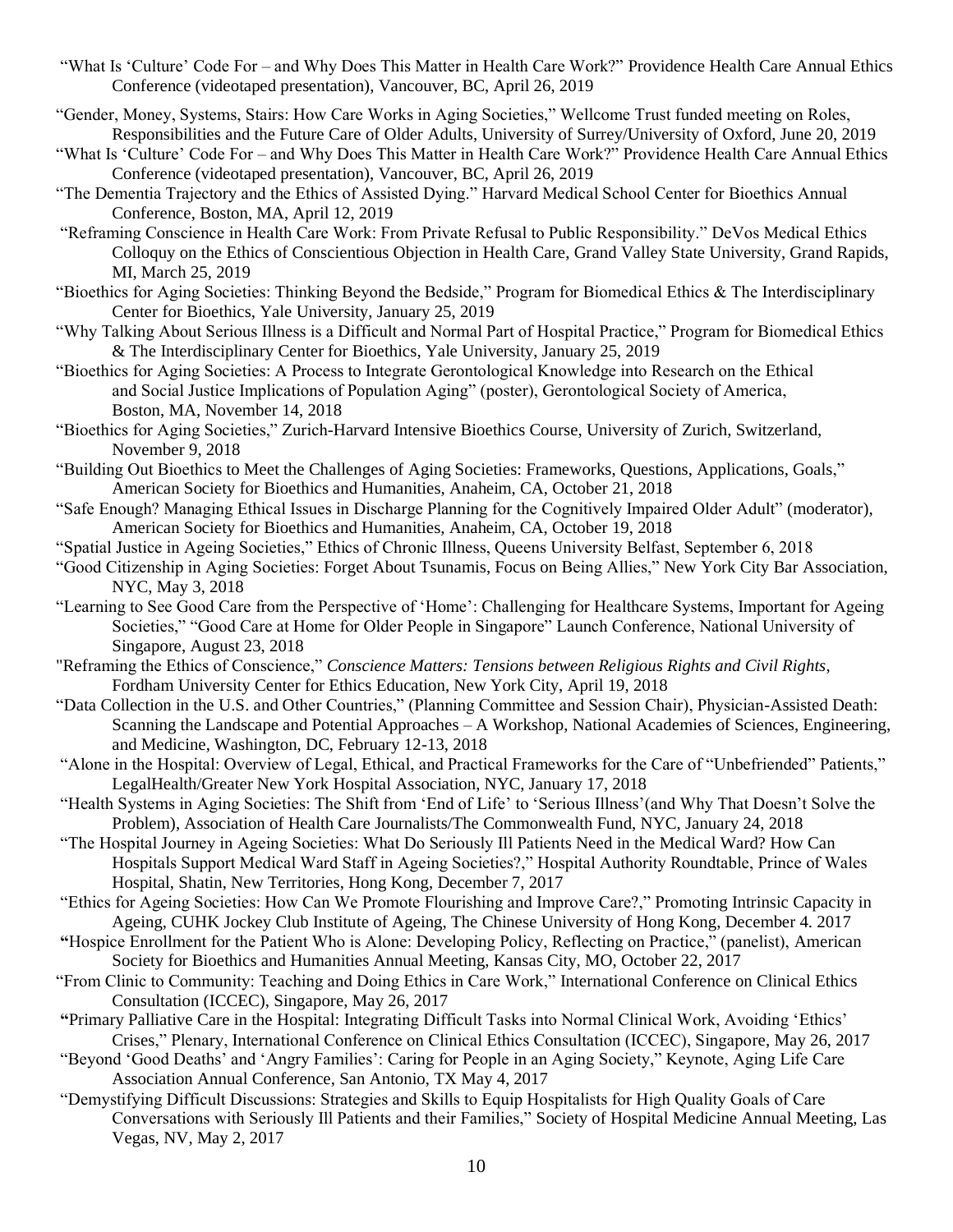- "End-of-Life Decision-Making in the United States: Legal and Ethical Consensus and Continuing Debates," LegalHealth/New York Legal Assistance Group, NYC, April 27, 2017
- **"**End of Life Decision-Making For Patients In Prolonged Disorders Of Consciousness: Ethics, Law & Policy In the United States," Sheila Kitzinger Programme Seminar on End-of-Life Decision-Making for Persons with Persistent Disorders of Consciousness, Green Templeton College, University of Oxford, England, April 4, 2017
- "Beyond 'Good Deaths' and 'Angry Families': Improving Care for People Near the End of Life," End of Life Care Coalition of Eastern Carolina, Greenville, NC, April 28, 2016
- "Improving Care Near the End of Life: How Can We Create the Systems We Need? 14th Annual Cancer Symposium, University of Wisconsin-Madison, November 6, 2015
- "Improvising Humanity: Using Applied Arts to Improve End-of-Life Care," American Society for Bioethics and Humanities, San Diego, CA, October 17, 2014
- "What Do We Mean by 'Hope' Near the End of Life, and Why Does This Matter?" Actionmarguerite, Winnipeg, Manitoba, Canada, October 1, 2014
- "Making Difficult Decisions about the End of Life: Continuing and Emerging Challenges in Technological Societies," Chinese University of Hong Kong Centre for Bioethics, Prince of Wales Hospital, Hong Kong, July 15, 2014
- "Casebook 2.0: Lessons from an International Project to Develop a Web-Based Casebook for Clinicians in Singapore," World Congress of Bioethics 12<sup>th</sup> Annual Conference, Mexico City, June 26, 2014
- "Bioethics on Deadline: Brain Death, Families, and the Law," Association of Health Care Journalists, Denver, CO, March 27, 2014
- "Improving Care Near the End of Life: What Good Can Ethics Do?," Keynote Lecture, Japan Association for Bioethics 25th Annual Meeting, University of Tokyo, Tokyo, Japan, December 1, 2013
- "Facing Persistent Challenges in Pediatric Decision-Making: New Hastings Center Guidelines," Program in Women and Children's Bioethics, Columbia University College of Physicians and Surgeons, NYC, November 21, 2013
- "Integrating Conflict Resolution into Ethics Guidance for End-of-Life Care: Challenges and Opportunities," Journal of Conflict Resolution Annual Symposium, Cardozo School of Law, NYC, November 18, 2013
- "Avoiding Harm and Improving Care Near the End of Life: What Good Can Ethics Do?" The Daniel W. Foster, M.D. Visiting Lectureship in Medical Ethics, University of Texas Southwestern, Dallas, TX, November 12, 2013
- "Vermont's Act 39: Ethical Issues for Physicians, Hospice Workers, and Institutions Caring for Persons Near the End of Life," Vermont Ethics Network, Fairlee, VT, October 29, 2013
- "Improving Care Near the End of Life: Why It's Still So Difficult," Moderator, American Society for Bioethics and Humanities, Atlanta, GA, Friday, October 25, 2013
- "Living with Cancer: Chronicity and its Implications for Good Cancer Care," Queen's University, Belfast, Northern Ireland, September 16, 2013
- "Advance Decisions in the US Context: What Have We Learned, Where Are We Going?," University of Cardiff Law School, Cardiff, Wales, May 20, 2013 (excerpts broadcast on BBC Radio Wales)
- "*Guidelines for Decisions on Life Sustaining Treatment and Care Near the End of Life:* A New Resource for the Clinical Ethics Community," West Virginia Network of Ethics Committees Symposium, Roanoke, WV, May 8, 2013
- "*Guidelines for Decisions on Life-Sustaining Treatment and Care Near the End of Life:* Through the Singapore Lens, Lien Centre for Palliative Care, Duke-NUS Graduate Medical School, Singapore, March 28, 2013
- "Improving Care Near the End of Life: What Good Can 'Ethics' Do?," EOL/Palliative Care Special Interest Group & Clinical Ethics Special Interest Group, National Institutes of Health, Bethesda, MD, March 4, 2013
- "Improving Care Near the End of Life: What Good Can Ethics Guidelines Do?" Hospice and Palliative Care Federation of Massachusetts, October 17, 2012
- "Improving Care Near the End of Life: What Good Can Ethics Guidelines Do?," Bioethics Centre, University of Otago, Dunedin, New Zealand, July 17, 2012
- "Cancer as a Chronic Illness: What are the Ethical Issues for Oncology?," The Lancet Asian Oncology Summit, Singapore, April 15, 2012
- "Surrogate Decision-Making in the United States: Policy, Practice, Trends, and Challenges," University of York, York, England, April 3, 2012
- "Practicing Solidarity with the Sick: Palliative Care and the Ethics of Chronicity," American Public Health Association, Washington, DC, November 1, 2011
- "How Should a Hospital's Ethics Committee Support Good Care?: Perspectives from the United States," Korean Society for Medical Ethics, Seoul, Korea, October 22, 2011
- "Caring for Patients with Chronic Cancer: What are the Ethical Issues?," Korean Society for Medical Ethics, Seoul, Korea, October 22, 2011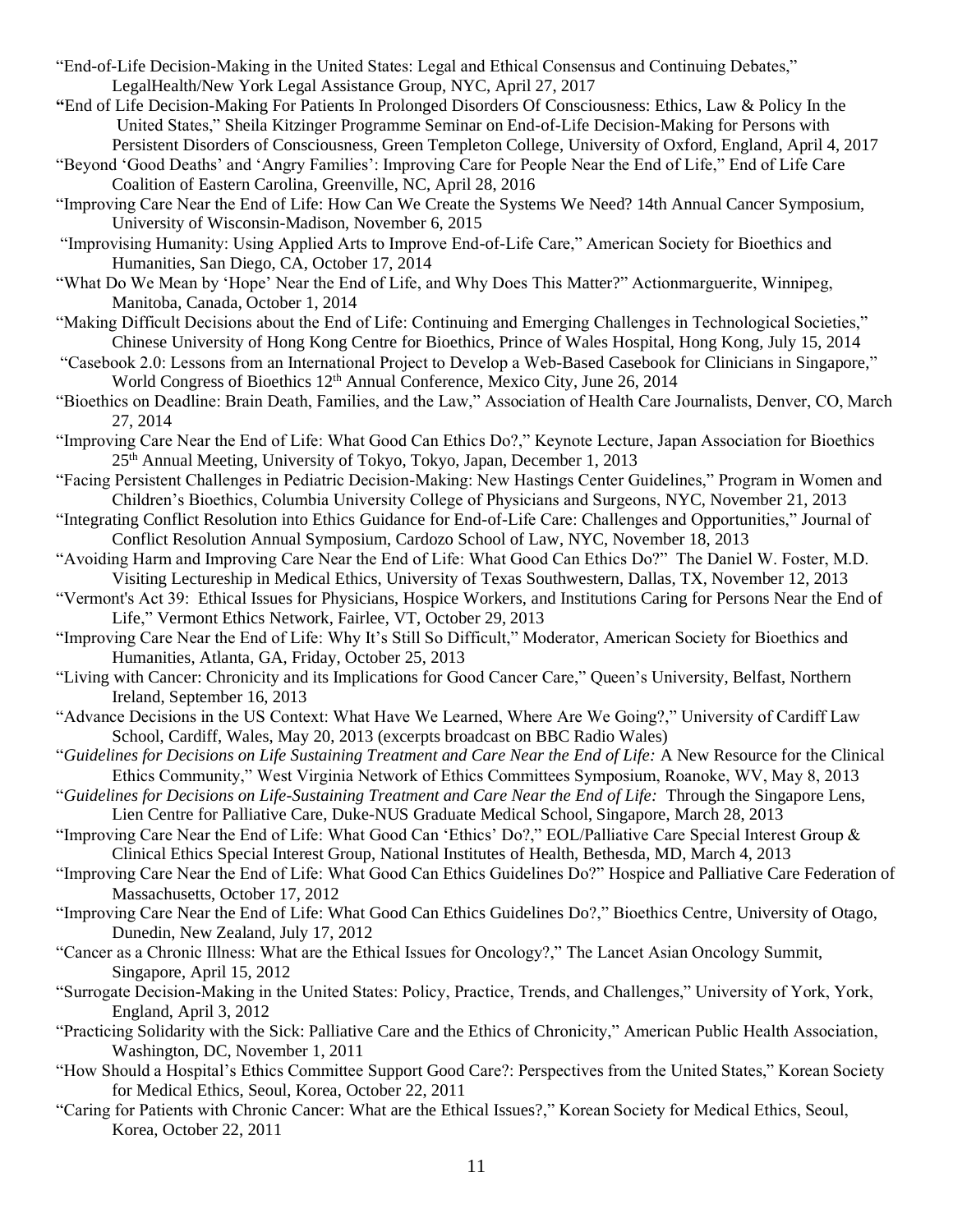- "Improving Care Near the End of Life: What Good Can Ethics Guidelines Do?," BayCare Health System/Florida Bioethics Network, Clearwater, FL, October 12, 2011
- "Spiritual and Existential Care: Recognizing and Responding to Distress," Hospice and Palliative Nurses Association, Pittsburgh, PA, September 17, 2011
- Panelist, "The Ethics of Science at the End of Life," The Science of Compassion: Future Directions in End-of-Life and Palliative Care, National Institute of Nursing Research, August 10, 2011
- "'It's Against Our Religion': Understanding and Resolving Religious Objections in Treatment Decision-Making," The HealthCare Chaplaincy, NYC, February 24, 2011
- "Preventing, Managing, and Resolving Conflicts in Health Care," Clinical Ethics Consultation Conference, Centre for Biomedical Ethics, National University of Singapore, Singapore February 18, 2011
- "Treatment Decision-Making and Care Near the End of Life: Ethics Guidance for Pediatric Care Settings," National Research Institute for Child Health & Development, Setagaya, Tokyo, Japan, February 15, 2011
- "Taking Seriously Ill People Seriously: Ethics and Policy Dimensions of the Chronic Disease/End-of-Life Care Continuum," GABEX International Conference, University of Tokyo, Tokyo, Japan, February 11, 2011
- "Wishful Thinking: On the Grammar of 'Hope' Near the End of Life," Columbia University Seminar on Death, NYC, November 10, 2010
- "What Does It Mean to Be Ethically Competent in End-of-Life Care?" Louisiana State University Health Sciences Center, New Orleans, LA, March 20, 2010
- "Improving Care Near the End of Life: What Good Can Ethics Guidelines Do?," 2<sup>nd</sup> Horiba GABEX International Conference, University of Tokyo, Tokyo, Japan, January 10, 2010
- "Mapping Model Programs for Pediatric Palliative Care: How the Chaplain Supports the Team," Texas Children's Hospital, Houston, TX, October 21, 2009
- "Conscientious Objection and Moral Distress," Jerome Medalie End-of-Life Issues Study Group, Yale Interdisciplinary Bioethics Center, New Haven, CT, September 1, 2009
- "Displaced Persons: Cancer Survivors and the Future of Cancer Care," American Society for Bioethics and Medical Humanities, Cleveland, OH, October 26, 2008
- "You Should Be So Lucky: Cultural Narratives of 'Cancer Survivorship,'" Narrative Medicine Rounds, College of Physicians and Surgeons, Columbia University, NYC, October 1, 2008
- "What Good Can Guidelines Do?: The Role of Ethics Guidelines in Interdisciplinary Ethics Education," Conference on Access to Palliative Care and Hospice, National Hospice and Palliative Care Organization, Minneapolis, MN, August 18, 2008
- "Breast Cancer as a Twice-Told Tale: Narrative Ethics and Moral Luck," Bioethics Symposium, Smith College, Northampton, MA, March 27, 2008
- "Improving End of Life Care: What Good Can Guidelines Do?," Association for Practical and Professional Ethics, San Antonio, TX, February 23, 2008
- "Conscience and Dissent in Medicine," West Point-Hastings Center Seminar, U.S. Military Academy, West Point, NY April 4, 2007
- "Ethics in Chaplaincy," Pennsylvania Society of Chaplains, Carlisle, PA, April 3-4, 2006
- "Sacred Fools and Heroic Crips: Science and the Myth of Religious Consciousness," American Academy of Religion Annual Meeting, Atlanta, GA, November 23, 2003
- "Idiot-Proofing the Discourse of Spirituality and Medicine: A Religious Studies Critique," American Society for Bioethics and Humanities, Montreal, Canada, October 25, 2003
- SELECTED PRESENTATIONS ON IMMIGRATION, PUBLIC HEALTH, HUMAN RIGHTS (excluding grand rounds)
- "The Ethics of Protection During Pandemic: Balancing Infection Control and Social Engagement in Residential Care Settings, LeadingAge New York, November 15, 2021.
- "The 'next normal' and civil liberties: a view from American bioethics," School of Public Health, Boston University, October 21, 2021.
- "Vulnerabilities of immigrant patients, University of Arkansas for Medical Sciences, October 7, 2021.
- "Distributive justice and social justice in pandemic response," Fordham University, September 28, 2021
- "How Do We Respond to Those in Need at the US Southern Border?" Moderator, MGH Ethics Forum, Massachusetts General Hospital, June 23, 2021
- "The Importance of Bioethics for our Contemporary and Near Future World," Undergraduate Philosophy Conference, New York University, May 23, 2021.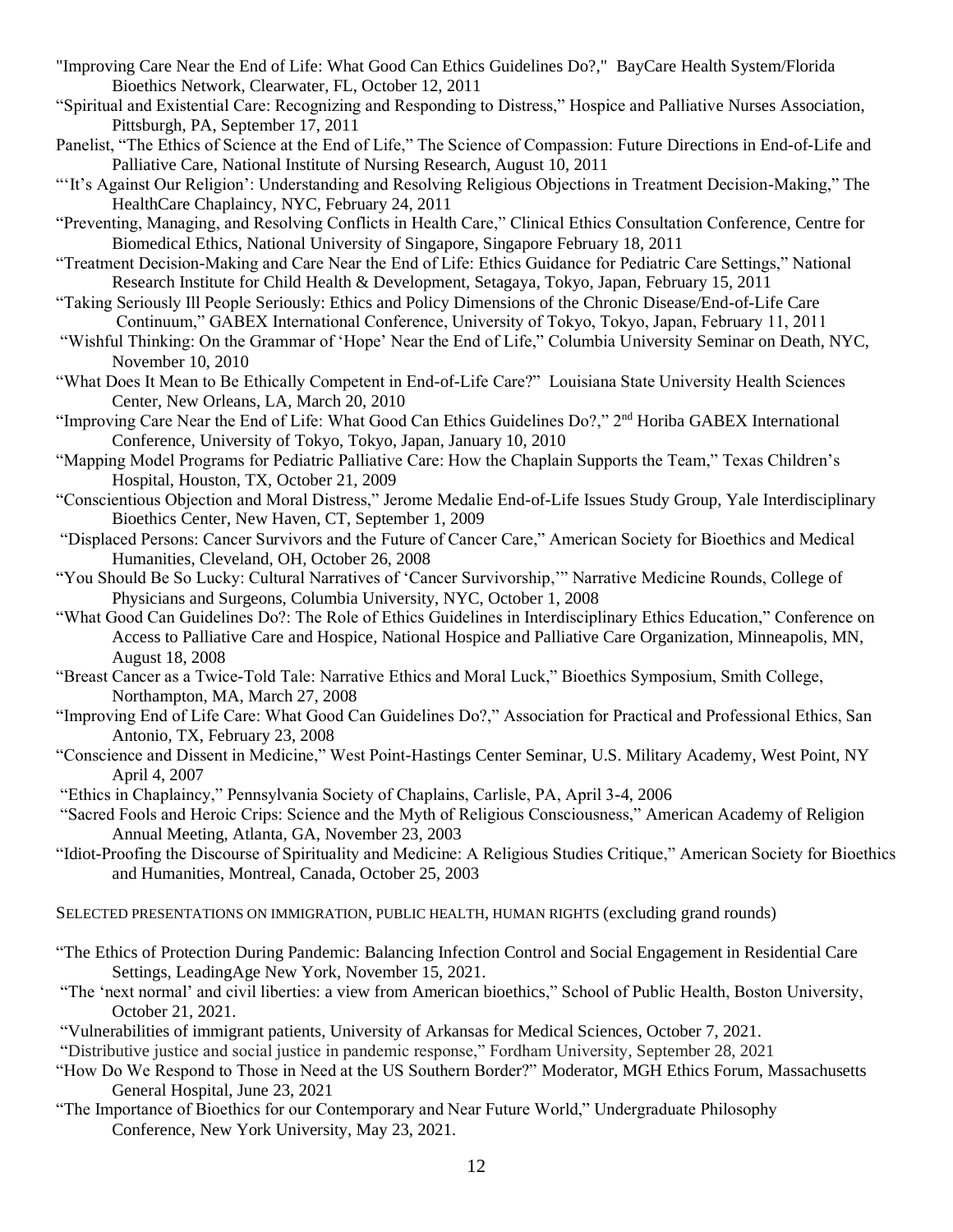- "Policy Initiatives for Seniors Housing" (moderator), Planning for Seniors Housing in Changing Cities: A Cross-National Exchange, May 11, 2021.
- "Creating Systems of Safety for Undocumented and Low-Wage Immigrants as a Vulnerable Population," Alden March Bioethics Institute, Albany Medical College, May 6, 2021.
- **"**Immigration Policy and the Health of Vulnerable Populations," Treuman Katz Center for Pediatric Bioethics, Seattle Children's Hospital, May 5, 2021.
- "Responding to pandemic, learning from pandemic, promoting health justice," Baylor University Semester in DC, April 21, 2021.
- "Challenges in Representing the Patient's Voice and Perspective," UNESCO Chair in Bioethics Webinar on International Patients Perspectives on Ethical and Moral Dilemmas faced by Non Covid and Covid Patients, February 21, 2021.
- "Providing good care to undocumented immigrants in these times: Framing the challenges, identifying the opportunities," Healthcare Interest Group, Society of Christian Ethics, January 6, 2021.
- "Inequality, Vulnerability, and Health Justice: Learning from the Pandemic." Moderator. Empire State Bioethics Consortium. August 5, 2020.
- "Immigrant health: Inequality, vulnerability, and equity." Yale Bioethics Summer Institute. July 31, 2020.

"Reducing Injustice in Cancer Care: Preliminary Lessons from Covid-19 in New York City." Ethics Committee, Memorial Sloan Kettering Cancer Center, NYC. May 27, 2020.

- "Vulnerability and Dependence in the Time of Covid-19." Seton Hall University and Hackensack Meridian School of Medicine, NJ. May 13, 2020.
- "COVID-19: Supporting Ethical Care and Responding to Workforce Concerns in a Public Health Emergency." CITI Program Webinar. April 22, 2020.
- **"**Covid-19: Supporting Ethical Care and Responding to Moral Distress in a Public Health Emergency. Hastings Center Webinar. March 24, 2020.
- "Immigrant Status and Immigration Policy as Social Determinants of Health." Lurie Children's Hospital, Chicago, IL. February 20-21, 2020.
- "Ethical and Practical Challenges of Immigration Policy in Cancer Care." Immigrant Health and Cancer Disparities Service, Memorial Sloan Kettering Cancer Center, NYC. January 15, 2020.
- "Ethical and Practical Challenges of Immigration Policy in Cancer Care," Health Equity Seminar, Immigrant Health and Cancer Disparities Center, Memorial Sloan Kettering Cancer Center, NYC, January 15, 2020
- "Crossing Borders to Seek Advanced Medical Care for a Child: How Should Health Systems Share Limited Resources for the Uninsured Beyond the Community?" Panelist, American Society for Bioethics and Humanities, Pittsburgh, PA, October 27, 2019
- "The Health of Immigrant Children and their Families in the United States: Threats, Harms, and Potential Solutions," Panelist, Pediatric Ethics Advisory Group, American Society for Bioethics and Humanities, Pittsburgh, PA, October 26, 2019
- "The Good We Can Do in These Times," Panelist, "'But what can I actually do?' How Bioethicists Can and Do Work for Immigrant Justice," American Society for Bioethics and Humanities, Pittsburgh, PA, October 26, 2019
- "Migration, Climate Change, and the Ethics of Urban Resilience," American Society for Bioethics and Humanities, Pittsburgh, PA, October 25, 2019
- "When Uninsured Immigrants Need Long-Term Care: Ethical and Practical Challenges." Arizona Bioethics Network (interactive webinar), April 17, 2019
- "Migrant Health and Social Justice," Zurich-Harvard Intensive Bioethics Course, University of Zurich, Switzerland, November 9, 2018
- "Building Out Bioethics to Meet the Challenges of Aging Societies: Frameworks, Questions, Applications, Goals," American Society for Bioethics and Humanities, Anaheim, CA, October 21, 2018
- "Safe Enough? Managing Ethical Issues in Discharge Planning for the Cognitively Impaired Older Adult" (moderator), American Society for Bioethics and Humanities, Anaheim, CA, October 19, 2018
- "Spatial Justice in Ageing Societies," Ethics of Chronic Illness, Queens University Belfast, September 6, 2018
- "Learning to See Good Care from the Perspective of 'Home': Challenging for Healthcare Systems, Important for Ageing Societies," "Good Care at Home for Older People in Singapore" Launch Conference, National University of Singapore, August 23, 2018
- "Migrants as Social Citizens," Bellagio Center, Rockefeller Foundation, Bellagio, Italy, June 5, 2018
- "Health Care Access for Undocumented Immigrants: What Are the Workarounds, Are They Ethical, and Can They Reveal What Works?" Community Ethics Committee, Harvard Medical School, Boston, MA, April 12, 2018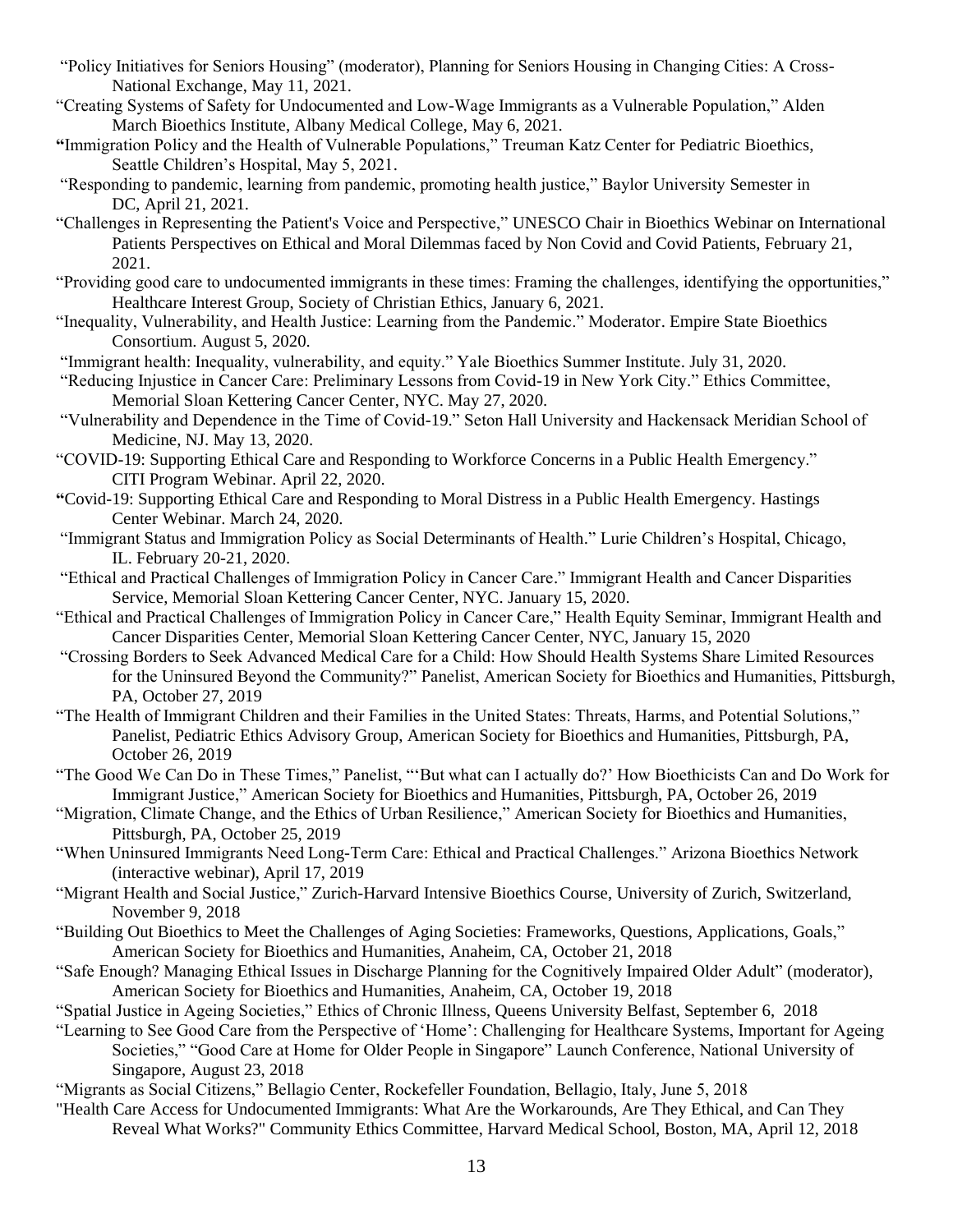- "Migrants as Social Citizens: Moral Imagination, Public Policy, and the Humanities as Nudge," Berman Institute of Bioethics, The Johns Hopkins University, Baltimore, MD, November 13, 2017
- **"**Thinking Beyond Emergencies: How Should Bioethics Respond to Global Migration and the Claims of Migrant Populations?," Hecht-Levi Fellows Seminar, Berman Institute of Bioethics, The Johns Hopkins University, Baltimore, MD, November 13, 2017
- "Undocumented Immigrants and Health Care Access: What Does Justice Require?," HillTop 2017 Conference, GlobeMed, Columbia University, NYC, November 11, 2017
- "Undocumented Immigrants and Clinical Ethics: What Does Justice Require?," Clinical Ethics Affinity Group, American Society for Bioethics and Humanities Annual Meeting, Kansas City, MO, October 21, 2017
- "Medical-Legal Collaboration in the Care of Undocumented Immigrants," (panelist), American Society for Bioethics and Humanities Annual Meeting, Kansas City, MO, October 20, 2017
- "Undocumented Immigrants and Health Care Access: Resources for Journalists," Association of Health Care Journalists, Orlando, FL, April 22, 2017
- "Ethical Challenges in Medical-Legal Collaboration on Behalf of Undocumented Immigrants: What are the 'Difficult' Cases?" LegalHealth Division, New York Legal Assistance Group, NYC, January 10, 2017
- "Undocumented Immigrants as Patients, Community Members, and Social Citizens: Organizational Ethics Supporting Local Policy Strategies," Mount Sinai School of Medicine, NYC, December 9, 2016
- "Patients Without Passports: Undocumented Immigrants and the Challenges of Providing Good Care in the Safety-Net," Medical Center Hour, University of Virginia, Charlottesville, VA, September 28, 2016
- "When the State Says "No," Who Says "Yes"?: Local Solutions to Improve Health Care Access for Undocumented Immigrants," Clinical Ethics Network of North Carolina, Asheville, NC, September 18, 2015
- "Identifying Fair, Effective, and Sustainable Local Policy Solutions: Undocumented Immigrants and Access to Health Care in New York City," Illinois Coalition for Immigrant and Refugee Rights, Chicago, IL, July 8, 2015
- "Undocumented Immigrants and Access to Health Care: Ethical and Practical Challenges for Hospital Case Managers," American Case Managers Association-North Carolina, New Bern, NC, March 19, 2015
- "Caring for Undocumented Patients: Organizational Ethics and Social Justice in County Hospital Systems," American Society for Bioethics and Humanities, October 16, 2014.
- "Undocumented Immigrants and Access to Health Care: Ethical Challenges in a 'New Gateway' State," Clinical Ethics Network of North Carolina, Chapel Hill, NC, February 21, 2014
- "Toward Consensus on Health Care for Undocumented Immigrants," American Society for Bioethics and Humanities, Washington, DC, October 20, 2012
- "Recognizing the Other as Us: Undocumented Immigrants and Access to Health Care," Jewish Theological Seminary, NYC, April 23, 2012
- "Doing Good or Doing Harm? Toward an Organizational Ethics Framework for Donors to Health-Related Programs in Compulsory Drug Detention Centers," Open Society Institute, Washington, DC, April 1, 2010
- "Rights, Principles, Data: Integrating Human Rights, Bioethics, and Empirical Findings to Improve Health and Health Care," Conference on the Convention on Human Rights and Biomedicine, Steering Committee on Bioethics, Council of Europe, Strasbourg, France, November 3, 2009
- "Nonmedical Exemptions to Mandatory Vaccination: Personal Belief, Public Policy, and the Ethics of Refusal," Cancer Vaccines for Girls?: The Science, Ethics, and Cultural Politics of HPV Prevention, Rutgers, The State University of New Jersey, New Brunswick, NJ May 16, 2008
- "Making Ethical Decisions During a Pandemic: Three Duties and Five People You Need to Know," Public Health Preparedness Summit, Atlanta, GA, February 22, 2008
- "Bonhoeffer's Conscience Clauses: *Ethics* and the Ethics of Refusal," Bonhoeffer: Theology and Social Analysis Group, American Academy of Religion, Washington, DC, November 18, 2006
- "Conscientious Objection and Immunization Refusal," Institute for Ethics, American Medical Association, Chicago, IL, April 24, 2006
- "When the Subject is Torture(d): Torture, Terror, Religion, and Research Ethics," American Academy of Religion, Philadelphia, PA, November 19, 2005
- "Conscientious Objection and Access to Reproductive Health Care Services: Gender, Justice, and Shame," American Academy of Religion, Philadelphia, PA, November 19, 2005
- "Conscientious Objection in the Military and in Health Care," Philosophy Forum, U.S. Military Academy, West Point, NY, April 4, 2005

SELECTED PRESENTATIONS ON SAFETY AND HARM, ORGANIZATIONAL ETHICS (excluding grand rounds)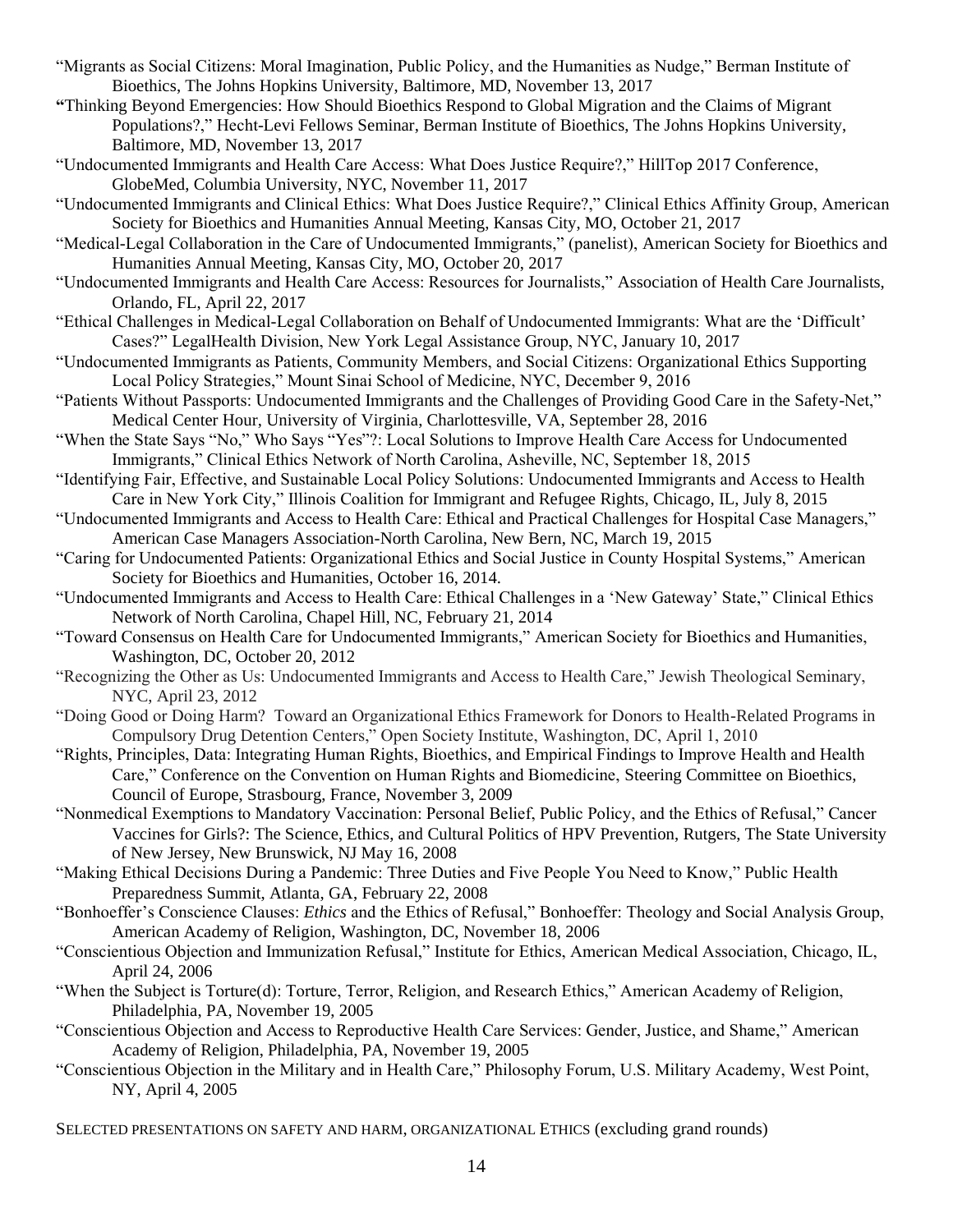- "The Ethics of Workarounds in Health Care." Montgomery Lecture Medical Ethics, Northwestern Medicine, Chicago, IL. February 20, 2020.
- "Getting Creative, Bending the Rules, Kicking the Problem: The Ethics of Workarounds," Zurich-Harvard Intensive Bioethics Course, University of Zurich, Switzerland, November 11, 2018
- "Getting Creative, Bending the Rules, Kicking the Problem: Workaround Behaviors and the Clinical Management of Health Policy," Hillman Scholars Program University of Pennsylvania School of Nursing, April 14, 2017
- "Getting Creative, Bending the Rules, Kicking the Problem: Workaround Behaviors and the Clinical Management of Health Policy," Institute for Health, Health Care, Policy and Aging Research, Rutgers University, New Brunswick, NJ, December 1, 2016
- "Making It Work, Getting Creative, Bending the Rules, Kicking the Problem: Workaround Behaviors and the Ethics of Managing Obstacles," Center for Bioethics and Social Science in Medicine, University of Michigan Medical School, Ann Arbor, MI, November 10, 2016
- "Workaround Behaviors in Complex Systems: Implications for Thinking About and Doing Health Care Organizational Ethics," Organizational Ethics Affinity Group, American Society for Bioethics and Humanities Annual Meeting, Washington, DC, October 8, 2016
- "Nurses at the Table: Nursing and Organizational Ethics," (panelist), American Society for Bioethics and Humanities Annual Meeting, Washington, DC, October 6, 2016
- "How the Job (Really) Gets Done: Workarounds and Problem Management in Health Care Organizations," National University Hospital, Singapore, August 22, 2016
- "Hacking Health Care Work: Can Moral Psychology Shed Light on Ethical Problems That "Ethics" Can't Resolve?," Bioethics Meets Moral Psychology Symposium, The Hastings Center/Open Society Foundations, New York City, May 19, 2016
- "How the Job (Really) Gets Done: Workarounds and the Management of Safety and Harm in Health Care Organizations," Organizational Ethics Consortium, Countway Library of Medicine, Harvard Medical School, Boston, MA, May 13, 2016
- "The Ethics of Workarounds in Health Care," Faculty Lecture, Department of Medical Ethics and Health Policy, University of Pennsylvania, Philadelphia, PA, November 18, 2014
- "Workarounds Are an Ethical Issue," Summit on Moral Distress, American Association of Critical-Care Nurses, Denver, CO, May 21, 2014
- "After Harm: Medical Error and the Ethics of Forgiveness," University of Texas Health Science Center, San Antonio, Texas, March 19, 2013
- "Fair Game?: Working the System and Bending the Rules," Plenary Lecture, Australasian Association of Bioethics and Health Law Conference, Auckland, New Zealand, July 14, 2012
- "Are Workarounds Ethical?," Plenary Lecture, Australasian Association of Bioethics and Health Law Conference, Auckland, New Zealand, July 12, 2012
- "Error and Forgiveness as Ethical Issues," Key Centre for Ethics, Law, Justice & Governance, Griffith University, Brisbane, Australia, November 23, 2011
- "The Ethics of Avoidance in Health Care," Keynote Address, Association of Salaried Medical Specialists, Wellington, New Zealand, November 18, 2011
- "Are Workarounds Ethical?," BayCare Health System/Florida Bioethics Network, Clearwater, FL, October 12, 2011
- "After Harm: Medical Error and the Ethics of Forgiveness," 1<sup>st</sup> Nordic Patient Safety Conference, Stockholm, Sweden, May 20, 2010
- "The End is Where We Start From: Forgiveness After Medical Harm," Alpert Medical School, Brown University, Providence, RI, February 24, 2010
- "Are Work-Arounds Ethical? Thinking Critically about Clinical Practice," Nursing Arts, Rhode Island Hospital, Providence, RI, February 23, 2010
- "After Harm: Medical Error and the Ethics of Forgiveness," Eighth Annual Colorado Patient Safety Conference, Colorado Patient Safety Coalition, Denver, CO, November 14, 2008
- "After Harm: Medical Error and the Ethics of Forgiveness," Joshua Saski Patient Safety Symposium, Methodist Children's Hospital of South Texas, San Antonio, TX, November 4, 2008
- "Forgiveness After Medical Harm: Cultural Values and Ethical Perils," Jessie Stewart Richardson Lecture, University of Virginia Medical Center, Charlottesville, VA, February 27, 2008
- "Apology and Liability after Medical Mistakes," Yale University School of Medicine, New Haven, CT, March 27, 2007 "Truth-Telling, Disclosure, and the Theology of Forgiveness," Virginia Chaplains Association, Virginia Beach, VA,